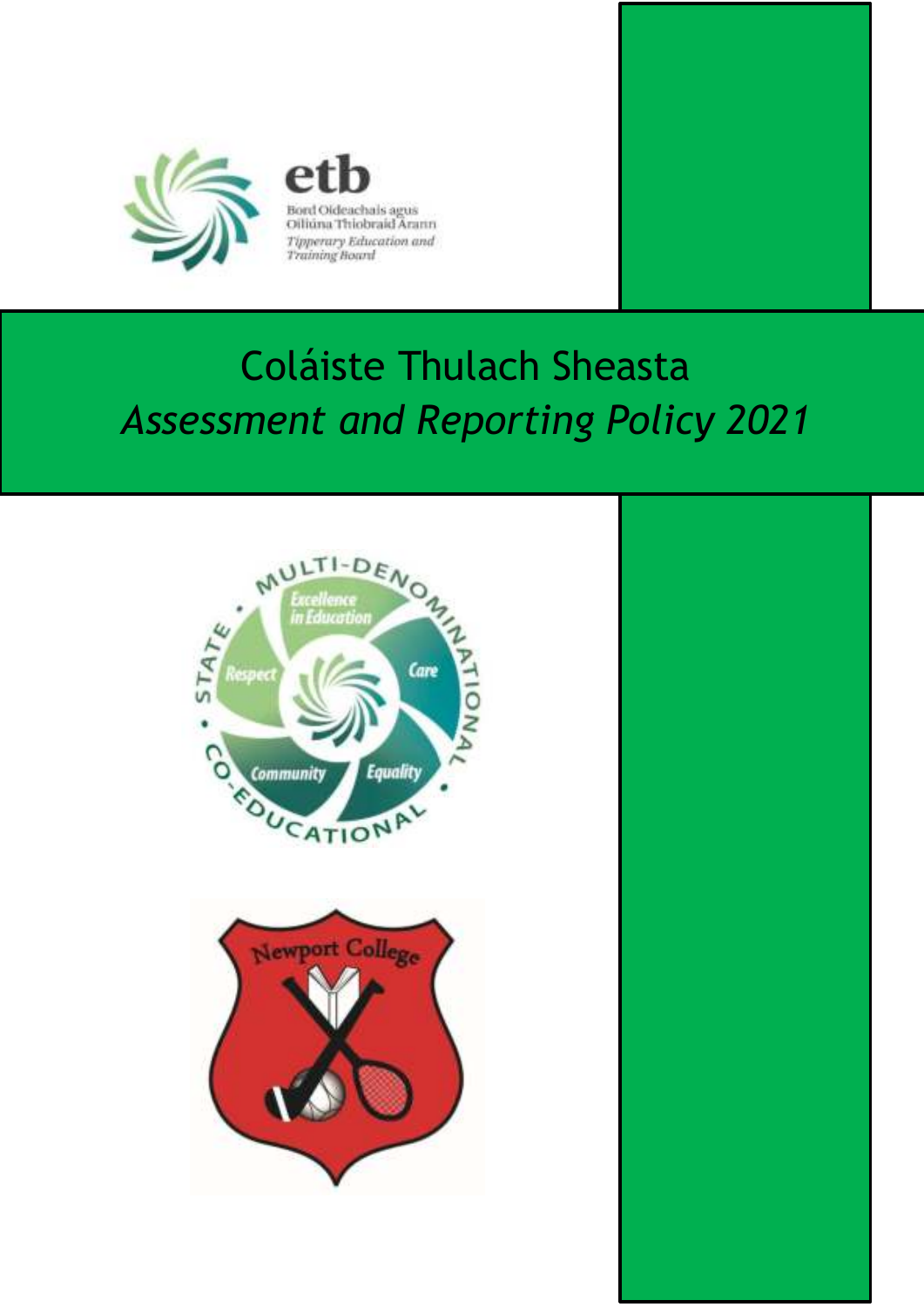| <b>Policy Area</b>                        | Schools                        |
|-------------------------------------------|--------------------------------|
| <b>Document Reference Number</b>          | NEW/ASS/003/0                  |
| <b>Version No.</b>                        | $\overline{2}$                 |
| <b>Document Drafted by</b>                | <b>Newport College</b>         |
| Date previous version:                    |                                |
| <b>Ratified by TETB</b>                   | 20 <sup>th</sup> October, 2015 |
| Date Reviewed / Amended by School         | October 2021                   |
| Date Reviewed / Ratified by Senior        |                                |
| <b>Management Team - CE and Directors</b> | 14th February, 2022            |
|                                           |                                |
| Date Noted / to be Noted by TETB          | 29th March, 2022               |
| <b>Policy Review Date</b>                 | <b>Bi-Annually</b>             |
| Date of Withdrawal of Obsolete Document   | 14th February, 2022            |
|                                           | Document Reference No. -       |
|                                           | Version No. -                  |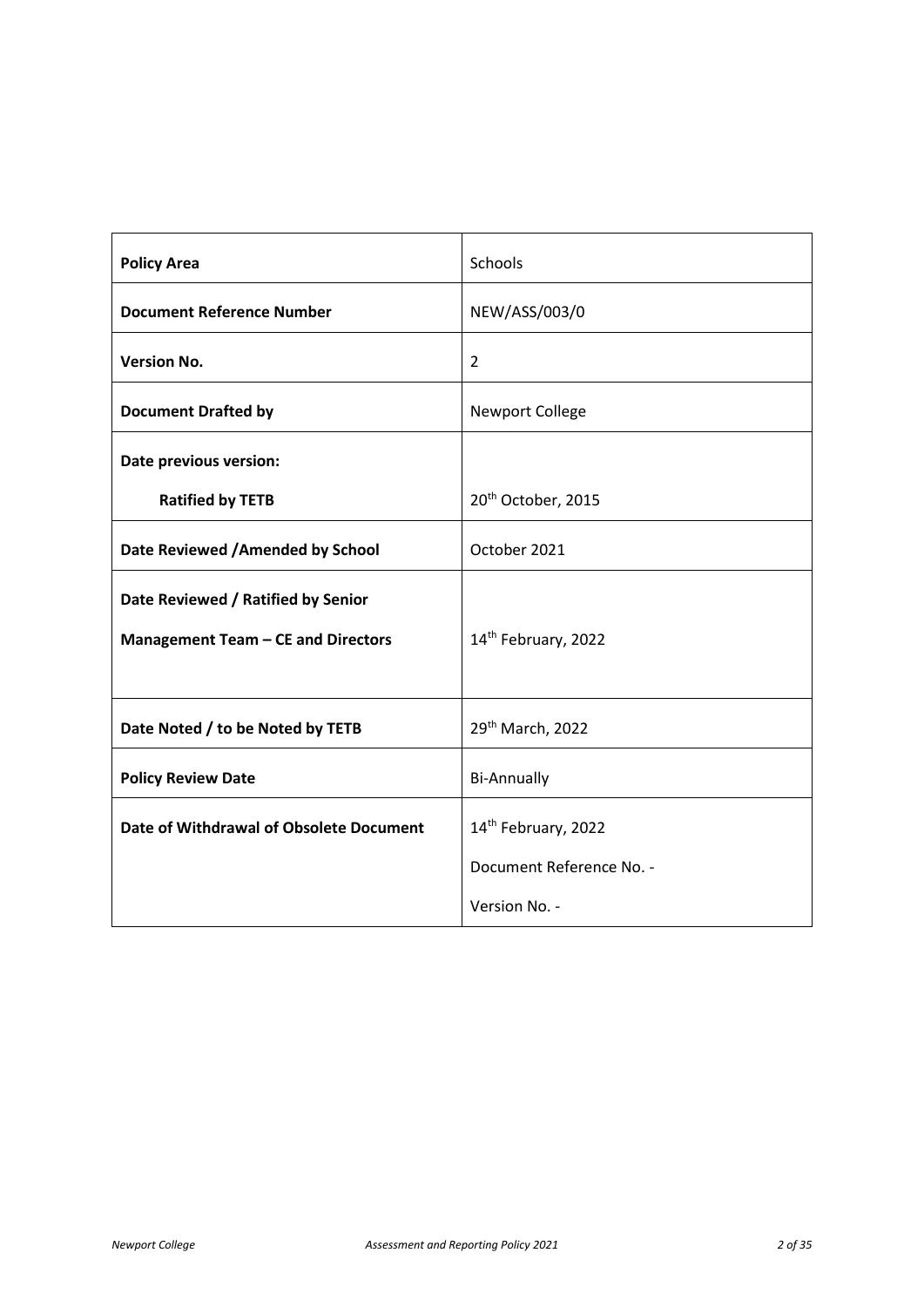### **Table of Contents**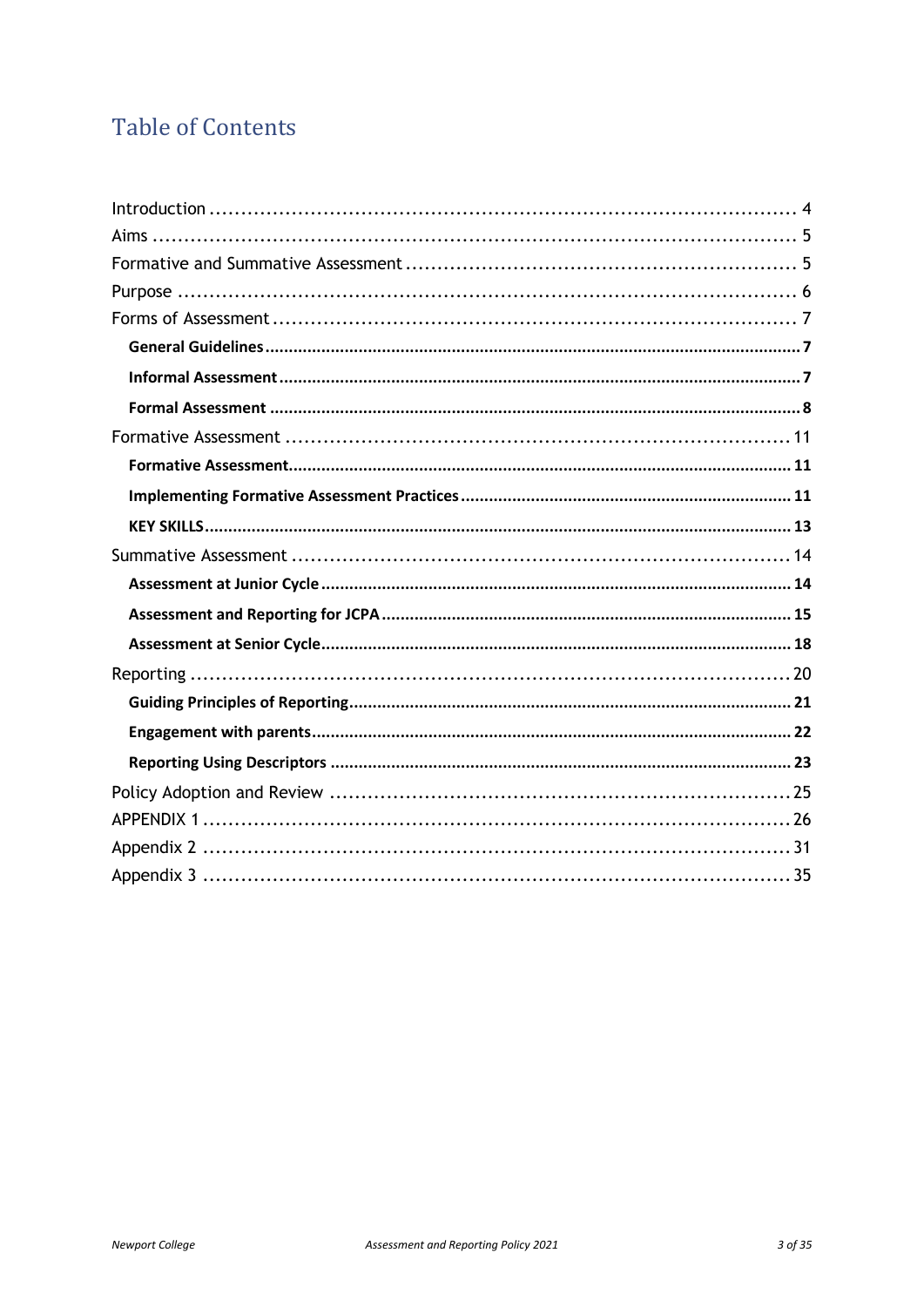# <span id="page-3-0"></span>Introduction

Coláiste Thulach Sheasta is a multi-denominational and co-educational post primary school under the patronage of Tipperary Education and Training Board. We are located in North Tipperary and have a current enrolment of 264 students.

This Assessment and Reporting Policy aligns to our Mission Statement to "maximise the potential of each student academically" and to Tipperary ETB core value of "Excellence in Education".

This policy was developed in accordance with Section 22 of the Education Act 1998. Section 22 (2) (b) states that a school *"regularly evaluate students and periodically report the results of the evaluation to the students and their parents"*.

This Assessment Policy will play a key role in striving to ensure that each student realises his/her full academic potential in a learning environment that reflects a culture of partnership between teachers, parents, and students. Management is committed to promoting a culture of improvement, collaboration, innovation, and creativity in learning, teaching and assessment. Continuous improvement is facilitated by encouraging and supporting professional development and advocating collaborative reflection of practice.

The NCCA's Glossary of Key Terms associated with Assessment and Reporting can be found in *Appendix 2* of this policy document.

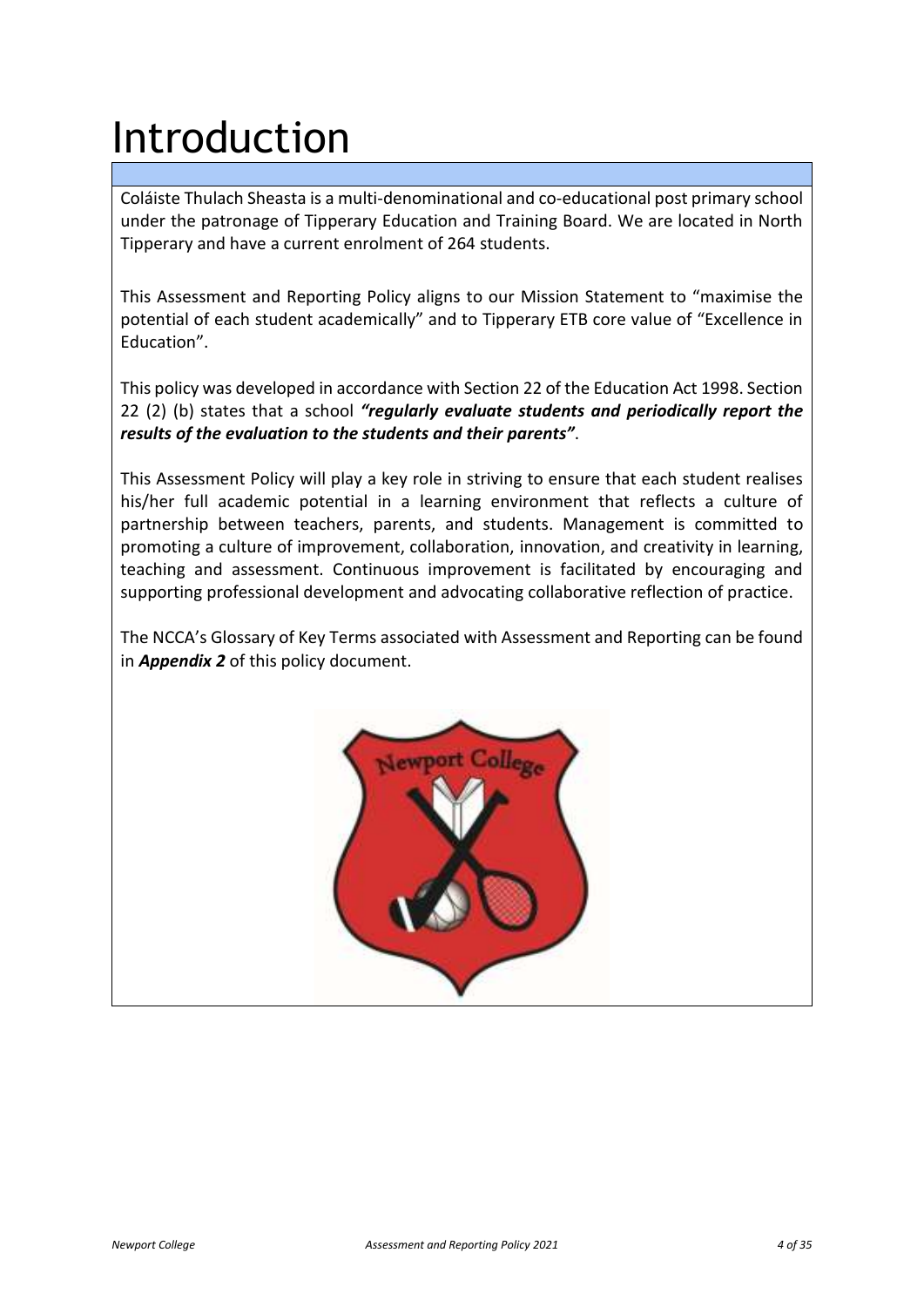### <span id="page-4-0"></span>Aims

#### **The primary aims and objectives of the policy are:**

- To create a consistent and standardised assessment procedure for monitoring and reporting achievement in the school
- Enable teachers to develop a coherent approach to assessment within departments on a whole school basis
- Optimise the opportunity for learners to become reflective and active participants in their learning
- To enhance teaching and pupil learning and build students' capacity to manage their own learning
- Outline a variety of assessment procedures that are used in our school
- Outline how feedback will enhance student achievement Outline the range of reporting that is used in the school

### <span id="page-4-1"></span>Formative and Summative Assessment

**Formative Assessment (Assessment** *of* **Learning, Assessment** *as* **Learning) Summative Assessment (Assessment** *for* **Learning)** 

Our policy covers assessment *for* learning, assessment *as* learning and assessment *of* learning.

- **Assessment** *for* **learning** enables teachers to use information about students' knowledge, understanding and skills to inform their teaching. Teachers provide feedback to students about their learning and how to improve.
- **Assessment** *as* **Learning** is the use of ongoing self-assessment by students in order to monitor their own learning, ask questions and practise skills. Students use selfassessment and teacher feedback to reflect on their own learning, consolidate their understanding and work towards their learning goals.
- **Assessment** *of* **learning** is assessment for accountability purposes, to determine a student's level of performance on a specific task or at the conclusion of a unit of teaching and learning. The information gained from this kind of assessment is summative in nature and will be used in reporting.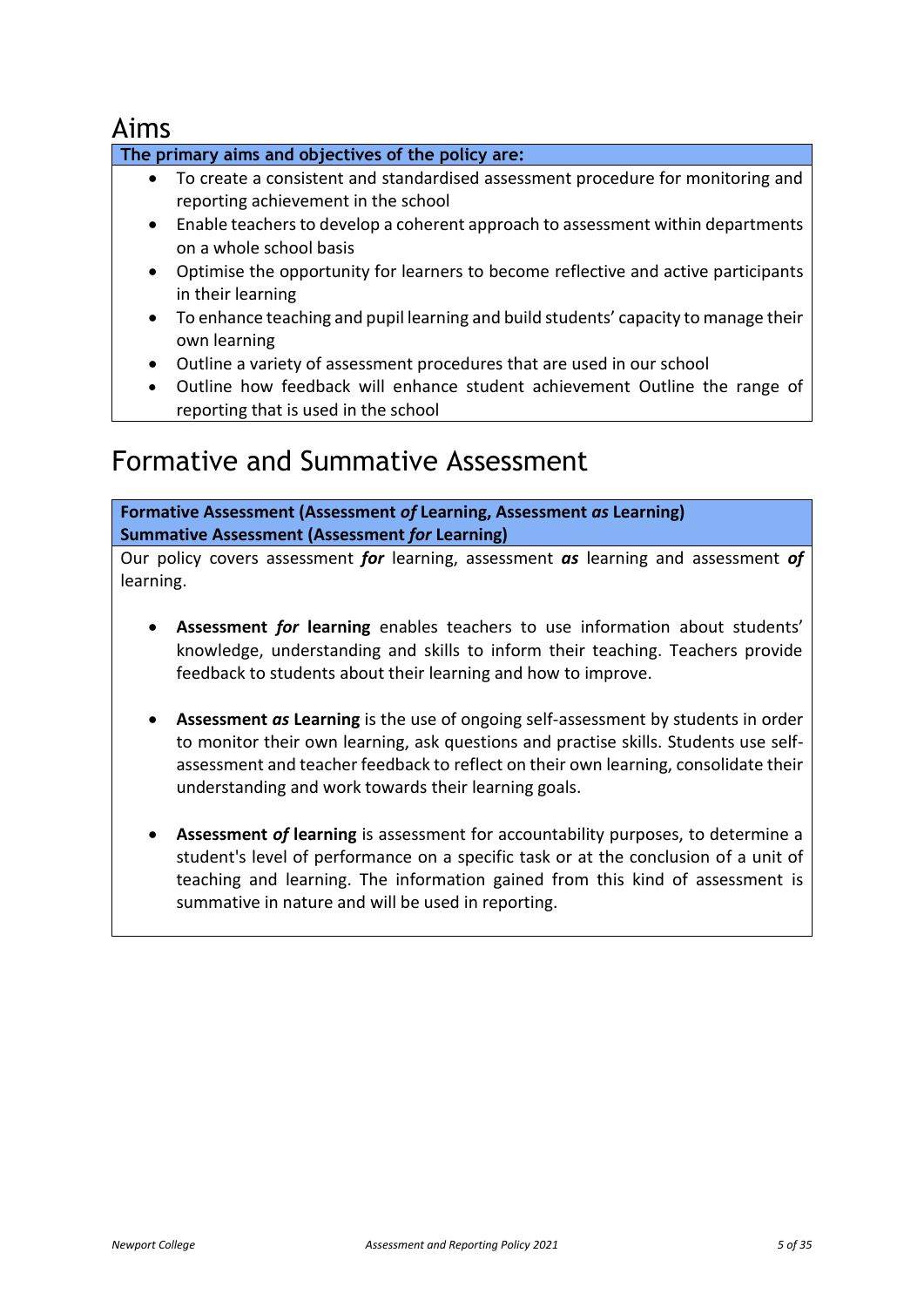### <span id="page-5-0"></span>Purpose

#### **The Purposes of Assessment**

- To *raise expectations* and standards and *pave the way to excellence in education*
- To act as an incentive for students in the learning process
- To evaluate what a student has learned in a particular area
- To measure the progress of students over time
- To provide feedback to students in a timely and constructive manner
- To provide feedback to teachers on the success of particular teaching methodologies in the learning process
- To highlight difficulties and shortcomings in the learning process in order to develop intervention strategies
- To identify students who require extension activities such as learning support
- To encourage and increase the skills of self-assessment
- To ascertain whether it is appropriate for a student to continue studying in any given subject area.
- To keep records of attainment that will inform parents through the school's reporting process
- To encourage parents to take an active role in, and a shared responsibility for, their child's learning and education
- To help parents to understand and support the progress their child is making and to monitor their child's progress throughout their time in the school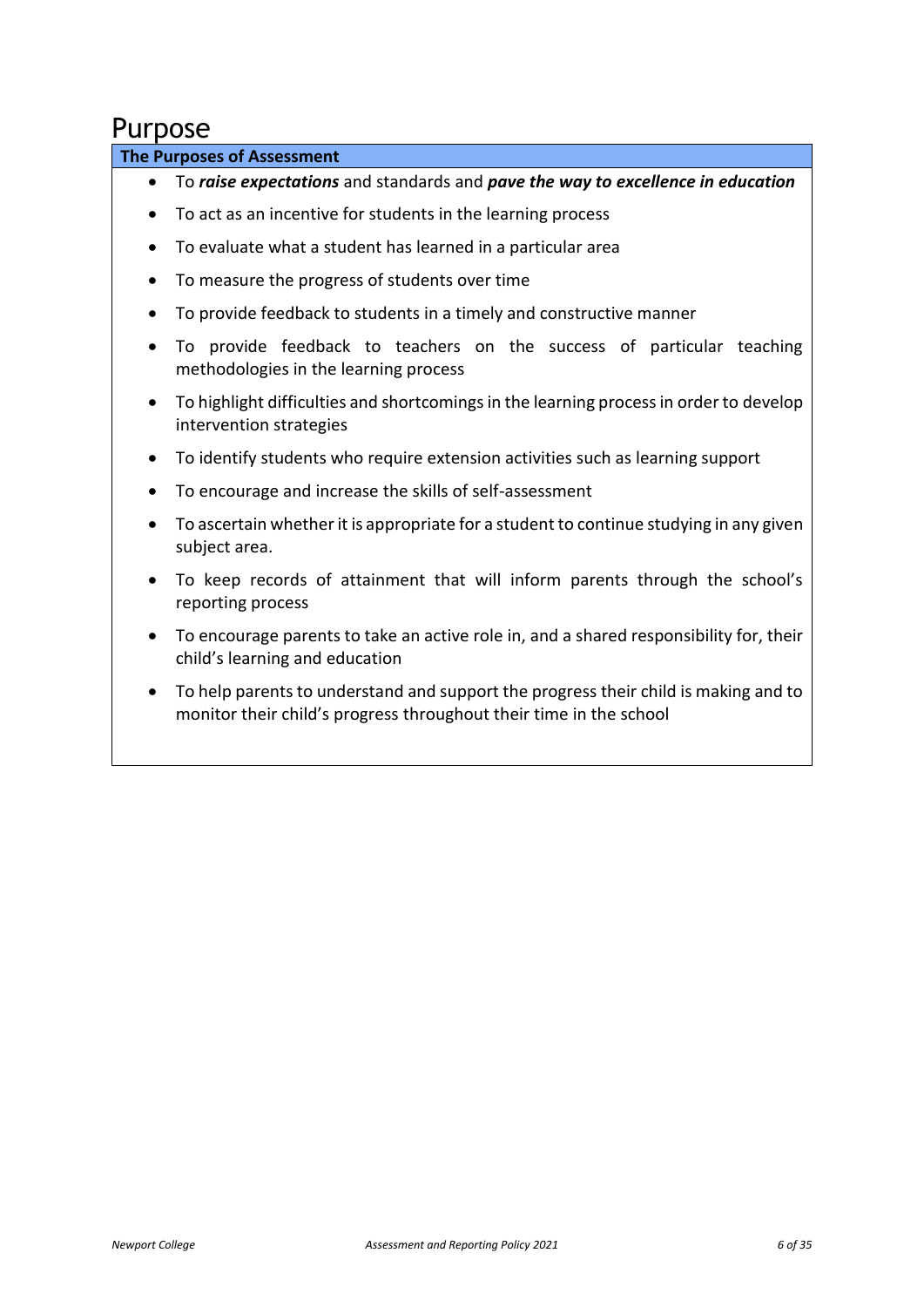# <span id="page-6-0"></span>Forms of Assessment

### <span id="page-6-1"></span>General Guidelines

- The form that these *informal* and *formal* assessments will take, are dependent on the subject area being assessed and will vary from subject to subject.
- Certain forms of assessment may often times be unique to a particular subject.
- All forms of assessment will strive to meet the additional needs of students in the classroom when they arise.
- Classroom assessment strategies may be differentiated depending on the needs of the child. Visual aids, hearing aids, spelling waivers, increased time and dictionaries amongst others, may be used from time to time, as determined by the individual subject teacher.
- Where feasible, and as determined by each department plan, common assessments across a year group will be used in each subject area. This will provide for increased cooperation and a common benchmark across each subject area.
- Students are expected to treat all forms of assessment with respect. Any student who willingly fails to participate fully, or who acts in a disrespectful way towards any form of assessment in the school will be dealt with accordingly.

### <span id="page-6-2"></span>**Informal Assessment**

- The most common forms of assessment used in the school are of an informal nature, and these take place regularly in the classroom.
- Where appropriate, teachers will keep records of these assessments to provide an insight into a student's progress over time and to fully inform the learning process.
- Informal Assessments methods include:
	- o Effective questioning in class
	- o Oral and Aural Language Assessment in class
	- o Anticipation Exercises
	- o Varied strategies (*see appendix 1*)
	- o Brainstorm
	- o Quizzes: Kahoot
	- o Essays
	- o Assignments
	- o Research
	- o Reading
	- o Discussion
	- o Worksheets
	- o Written classwork
	- o Self/Peer Assessment
	- o Reflection on feedback
	- o Sample exam questions
	- o Homework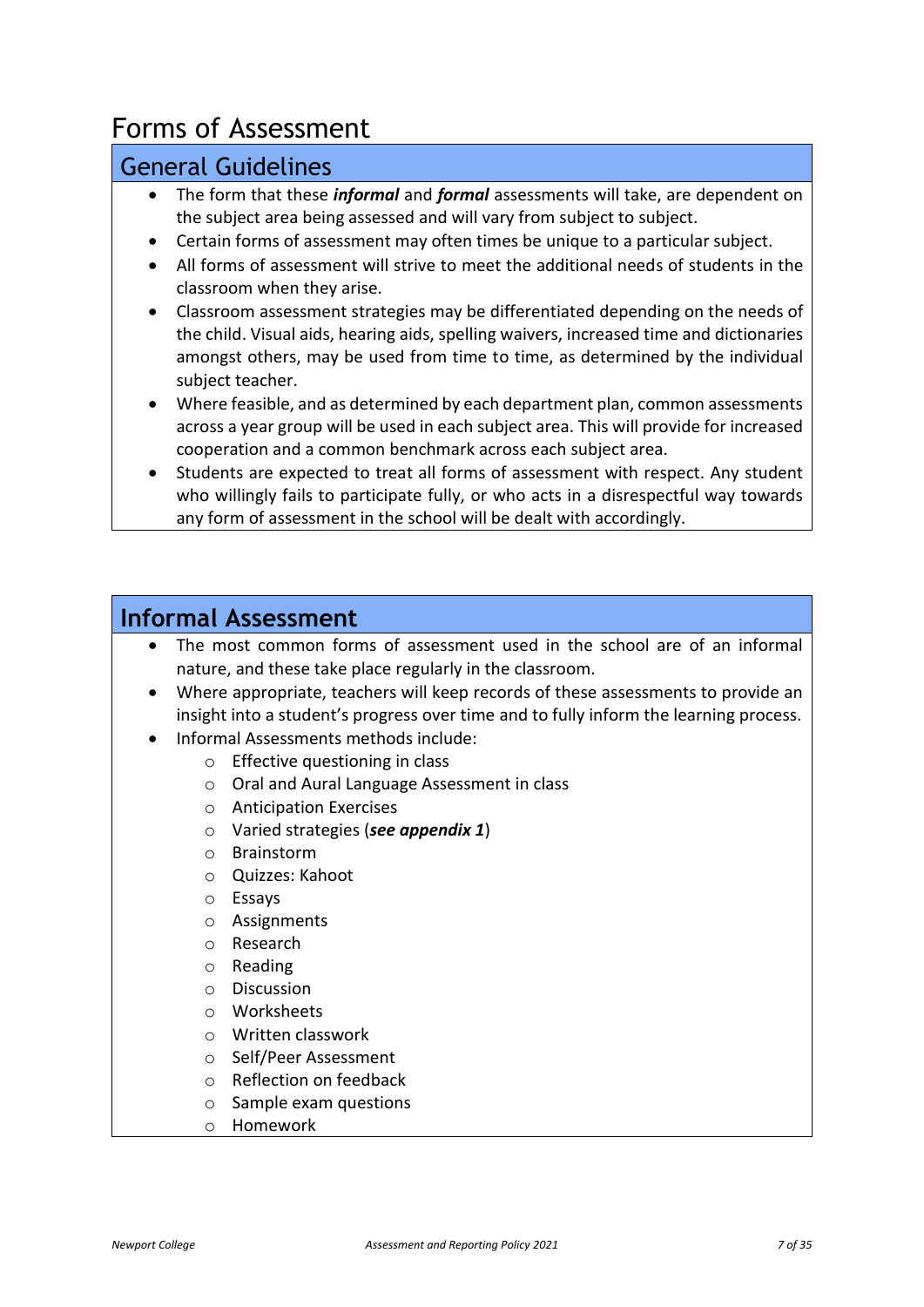### <span id="page-7-0"></span>Formal Assessment

The following formal (summative) assessments take place in school.

#### 1. **End of Unit of Learning Test**

- Conducted at the discretion of the teacher at the end of a Unit of Learning.
- These formal tests are a vital component in providing feedback to teachers, students and parents, on the level of each student's attainment and learning in that specific subject area. Students will be asked to reflect on teacher feedback in the company of their parents.
- Constructive feedback will be given by teachers to students who partake in these tests, and the results of these tests will be used in the school's formal reporting structure where appropriate.

#### 2. **House Exams**

| <b>October Midterm</b>           | <b>Christmas Exams</b>                             | <b>PRE-EXAMS</b>                                                                                | <b>Summer Exams</b> |
|----------------------------------|----------------------------------------------------|-------------------------------------------------------------------------------------------------|---------------------|
| $3rd$ , 6 <sup>th</sup> and LCA2 | $1^{st}$ , 2 <sup>nd</sup> , TY, 5 <sup>th</sup> , | $3^{rd}$ , 6 <sup>th</sup> and LCA2   1 <sup>st</sup> , 2 <sup>nd</sup> , TY, 5 <sup>th</sup> , |                     |
|                                  | LCA1                                               |                                                                                                 | LCA1                |

- These exams are highly regarded, and this is recognised by students, parents, and teachers alike. The purpose of these exams is to measure student learning and attainment in each subject area, and to give students experience in sitting formal exams similar in nature to the state exams.
- All house exams will follow the same operating rules as state exams.
- 3rd and 6th Year students will undertake Pre-Junior Cycle and Pre-Leaving Cert Mock Exams in January/February each year to prepare them for their state exams in June.
- These mock exams are seen as being very beneficial to the students in measuring their progress in their Junior Cycle and Leaving Cert years.
- Students will gain valuable experience in time management and answering technique through sitting these mock exams.
- The results of these mock exams will form the basis for the Pre-Junior Cycle and Pre-Leaving Cert Reports sent out in March/April.
- 3rd Year and 6th Year students do not sit any formal house exams at the end of May, and do not receive a Summer Report.
- In some instances, particularly at Junior Cycle, teachers may favour using classroombased assessments, assignments and/or project work instead of using formal house exams. Our focus at all times on the welling of the child and the implications of over assessment.

#### 3. **State Exams**

- The school will strive to ensure that all  $3<sup>rd</sup>$ , 6th Year and LCA students participate as directed by the State Exams Commission - in the many assessments that make up the Junior Cycle, Leaving Cert and Leaving Cert Applied exams.
- These assessments which may include orals, course work, practical work, portfolio work amongst others, will be operated in accordance with the regulations set down by the State Examinations Commission.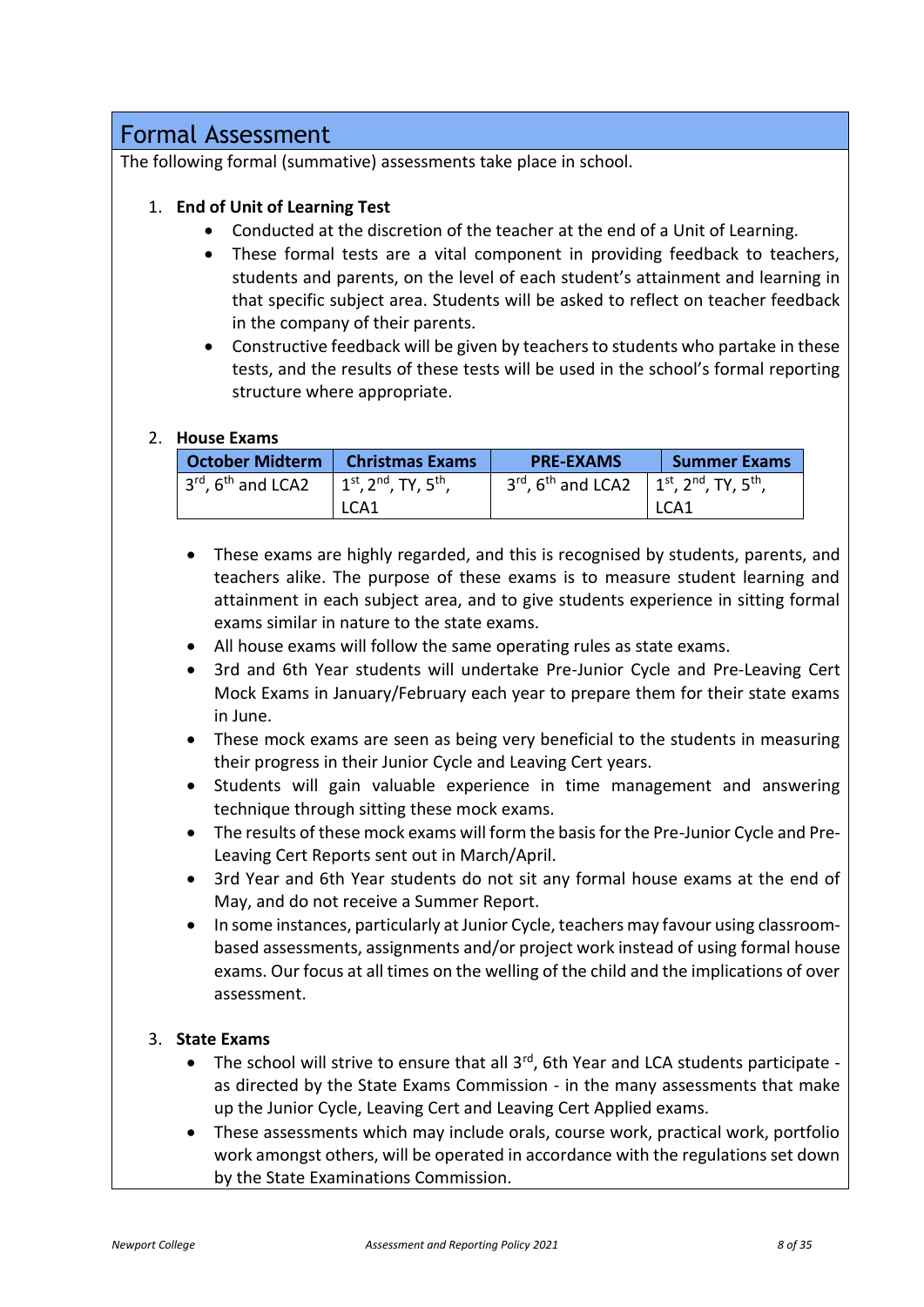- 4. **Classroom Based Assessments** In the case of each subject, two structured Classroom-Based Assessments will be completed *(Short Courses will complete one Classroom-Based Assessment).* One of these Classroom-Based Assessments will take place in second year, and the other during third year. Each assessment will be drawn from a variety of types of assessment, which may include project tasks, oral language tasks, investigations, practical tasks, field studies and artistic performance.
- 5. **Assessment Tasks -** After completing the second Classroom-Based Assessments, students will complete a written Assessment Task on what they have learned and the skills and competences that they have developed in that assessment. The Assessment Task, along with the final examination at the end of third year, will be marked by the State Examinations Commission (SEC).
- 6. **Oral/Aural Examinations –** Oral examinations in Gaeilge and Modern Foreign Languages usually take place around March/April and are assessed by an external examiner.

| <b>Junior Cycle</b> | <b>Leaving Cert Established</b> |
|---------------------|---------------------------------|
| Engineering         | <b>Agricultural Science</b>     |
| Graphics            | Art                             |
| Wood Technology     | <b>Construction Studies</b>     |
|                     | D.C.G                           |
|                     | Economics                       |
|                     | Geography                       |
|                     | History                         |
|                     | <b>Home Economics</b>           |
|                     |                                 |

#### 7. **Project Work/Course Work/Assignment**

#### 8. **Practical Examinations/Performance**

| <b>Junior Cycle</b> | <b>Leaving Cert Applied</b>        | <b>Leaving Cert Established</b> |
|---------------------|------------------------------------|---------------------------------|
| Home Economics      | Agriculture & Horticulture         | Art                             |
| Music               | <b>Graphics &amp; Construction</b> | <b>Construction Studies</b>     |
| Visual Art          |                                    | Engineering                     |
|                     |                                    | <b>Physical Education</b>       |
|                     |                                    | <b>Music</b>                    |
|                     |                                    | <b>Physical Education</b>       |
|                     |                                    |                                 |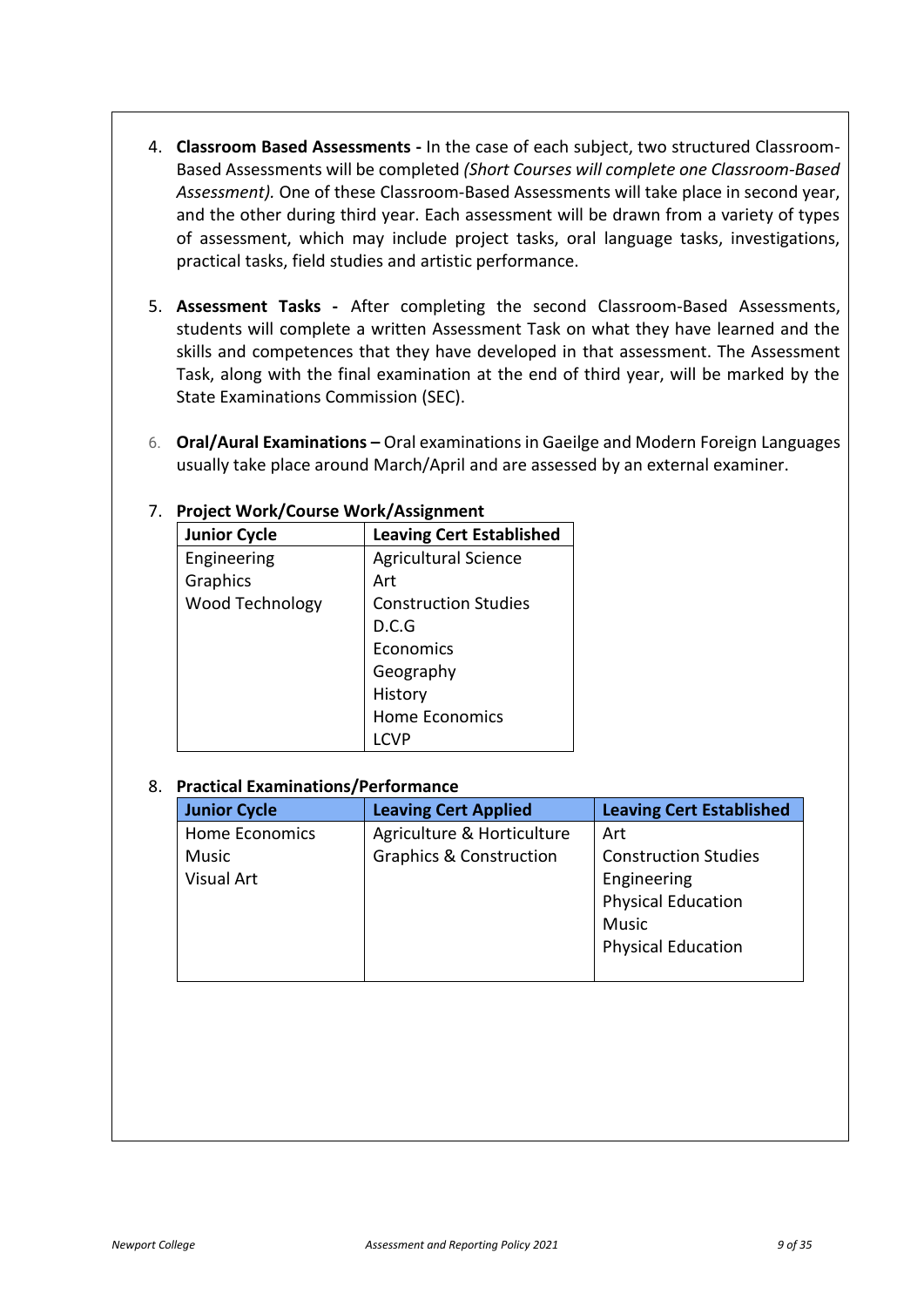**Other Assessments** – the school may engage in other forms of assessment from time to time.

- 1. **CAT4 –** administered to incoming 1st years. The results of these assessments are used to:
	- Identify the potential of students at an early stage
	- Guide Resource and Learning Support teachers
	- Allow teachers to plan for mixed ability in the classroom
	- Identify student needs and devise suitable programme of support
	- Develop Student Support Files in conjunction with parents, SENCO and school management
	- Apply for reasonable accommodations for state exams where applicable
- 2. **DATS –** administered to all Transition Year and/or 5th Year students to assist in their investigation of possible college and career choices.
- 3. **NEPS -**The school's NEPS psychologist, in consultation with school management, may carry out psychological assessments and other assessments on students at different times throughout the year.
- 4. **Numeracy and Literacy Testing**  This is assessed in line with our DEIS plan.
- 5. **Beep Test**  In Physical Education to assess the fitness levels of each student.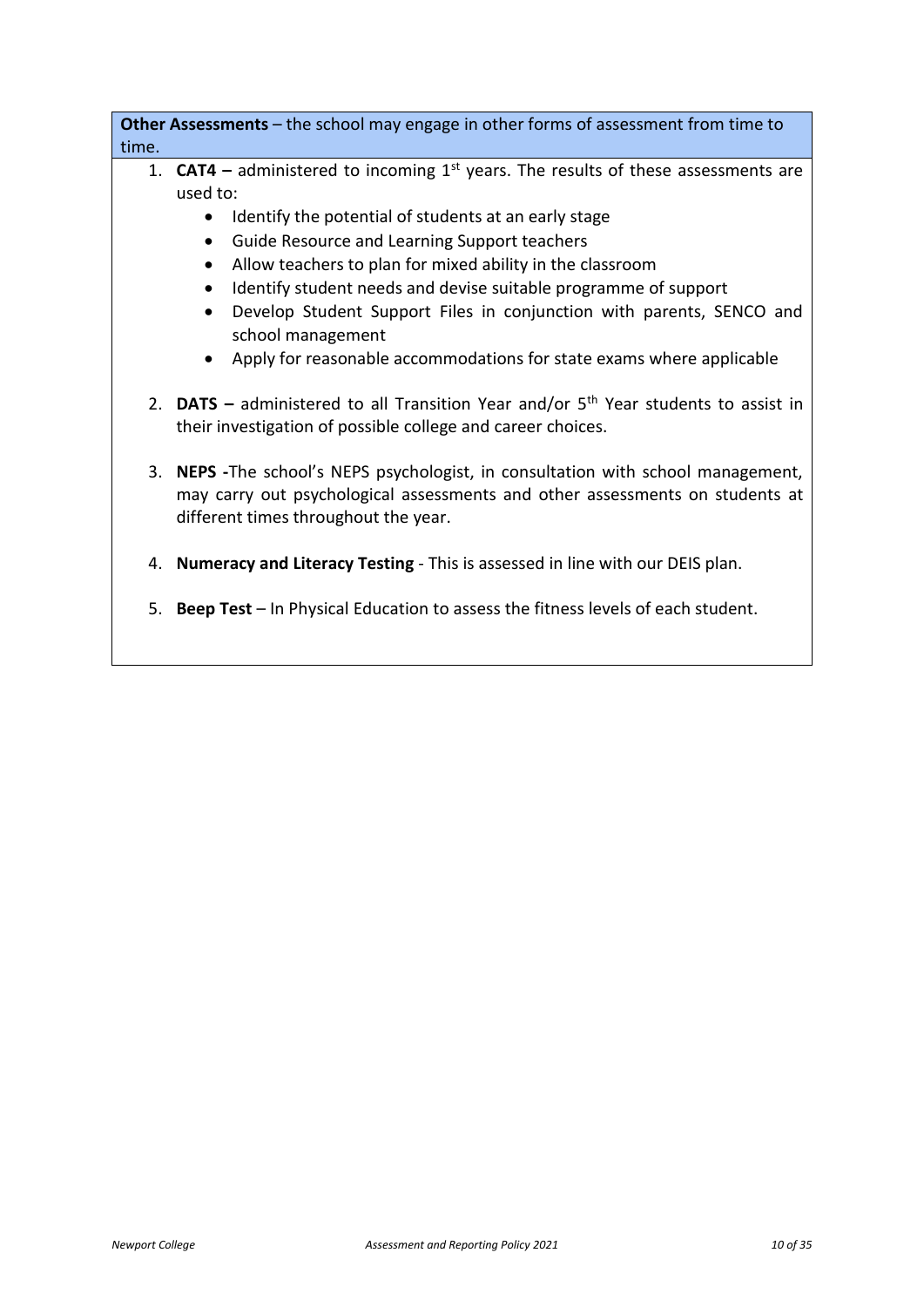## <span id="page-10-0"></span>Formative Assessment

### <span id="page-10-1"></span>Formative Assessment

Assessment is **formative** when either *forma*l or *informal* procedures are used to gather evidence of learning during the learning process and used to adapt teaching to meet student needs.

The process permits teachers and students to collect information about student progress, and to suggest adjustments to the teacher's approach to instruction and the student's approach to learning.

Assessment *for/as* learning covers all of the aspects of formative assessment but has a particular focus on the student having an active role in his/her learning.

<span id="page-10-2"></span>

| <b>Implementing Formative Assessment Practices</b>                                                                                                                                                                                                                                                                                                                                                                                                                                                                  |
|---------------------------------------------------------------------------------------------------------------------------------------------------------------------------------------------------------------------------------------------------------------------------------------------------------------------------------------------------------------------------------------------------------------------------------------------------------------------------------------------------------------------|
| <b>Sharing Learning Intentions</b>                                                                                                                                                                                                                                                                                                                                                                                                                                                                                  |
| Teachers create statements that clearly describe what the teacher wants the<br>$\bullet$<br>students to know, understand and be able to do as a result of the learning and<br>teaching activities.<br>Learning intentions are always linked to one or more learning outcomes in the<br>$\bullet$<br>specification.<br>They aim to help students focus on tasks and improve the quality of the student<br>work                                                                                                       |
| <b>Creating and Co-creating Success Criteria</b>                                                                                                                                                                                                                                                                                                                                                                                                                                                                    |
| Success criteria are linked to learning intentions.<br>$\bullet$<br>They are developed by the teacher and/or the student to show what a student<br>$\bullet$<br>should know, understand and value at the end of a unit of learning.<br>They help the teacher and student to make judgements about the quality of student<br>learning.                                                                                                                                                                               |
| <b>Effective Questioning and Classroom Discussion</b>                                                                                                                                                                                                                                                                                                                                                                                                                                                               |
| Effective questioning focuses on why you are asking the question in the first place<br>Teachers plan their questioning, so they are linked to the learning intentions.<br>$\bullet$<br>Questions are differentiated and graded in difficulty<br>$\bullet$                                                                                                                                                                                                                                                           |
| Teachers plan questions so that they are mainly open in order to push on the<br>$\bullet$<br>learning and develop students critical thinking skills                                                                                                                                                                                                                                                                                                                                                                 |
| Purpose of questions:<br>$\bullet$<br>To prompt students to reflect on their conceptual understanding<br>$\circ$<br>To ask a student to clarify a vague comment<br>$\circ$<br>To prompt students to explore attitudes, values, feelings<br>$\circ$<br>To prompt students to see a concept from another perspective<br>O<br>To prompt students to support their assertions and interpretations<br>$\circ$<br>To prompt students to respond to one another<br>$\circ$<br>To extend and deepen students' thinking<br>O |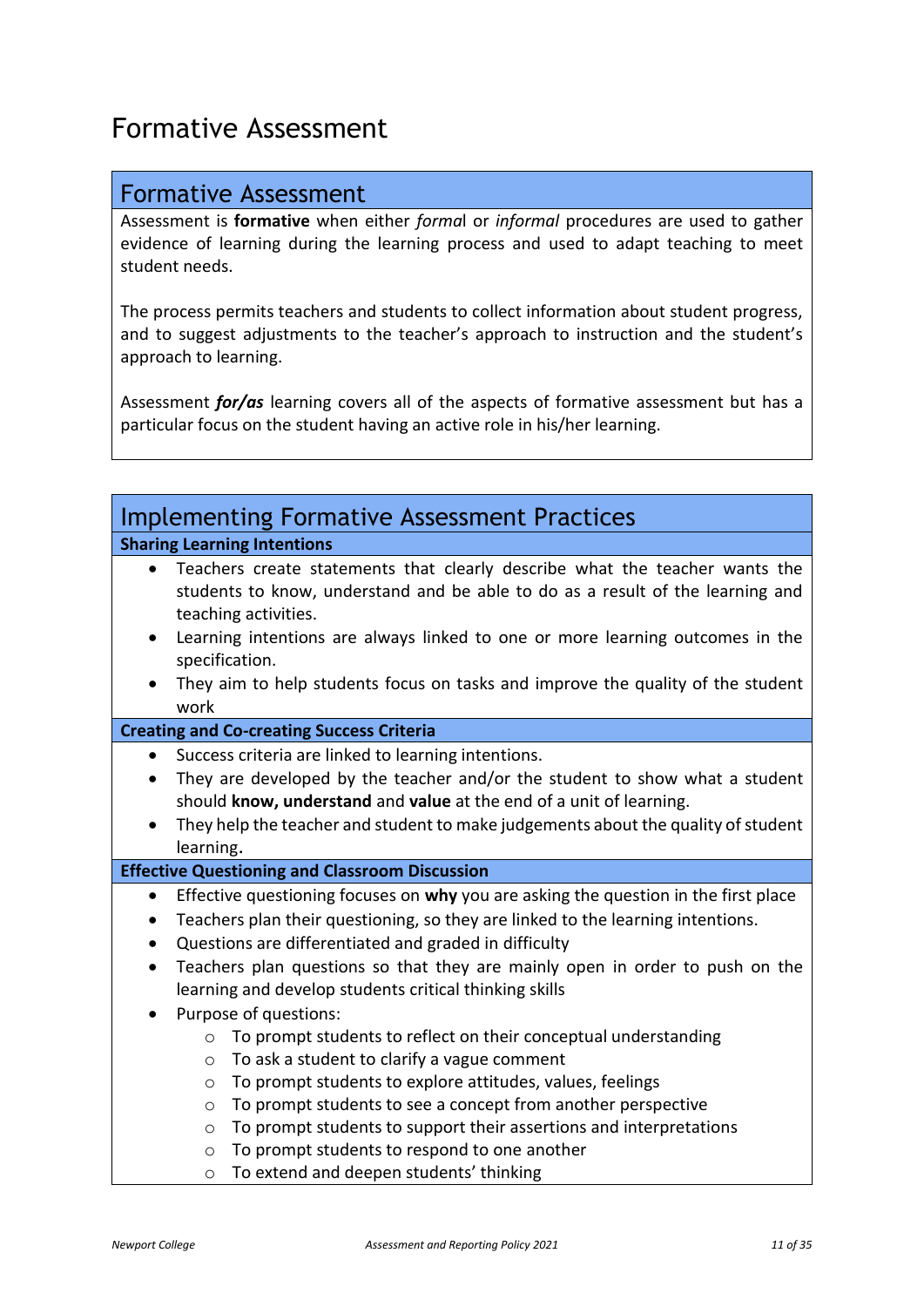| To ask students to predict possible outcomes<br>$\circ$                                                                                                                                                                                                                                       |
|-----------------------------------------------------------------------------------------------------------------------------------------------------------------------------------------------------------------------------------------------------------------------------------------------|
| To prompt students to connect and organise information<br>$\circ$                                                                                                                                                                                                                             |
| To ask students to apply a principle or formula<br>$\circ$                                                                                                                                                                                                                                    |
| To ask students to illustrate a concept with an example<br>$\Omega$                                                                                                                                                                                                                           |
| Use of Bloom's Taxonomy (appendix 3) is encouraged to support questioning                                                                                                                                                                                                                     |
| <b>Effective Feedback</b>                                                                                                                                                                                                                                                                     |
| Relates to learning intentions & success criteria                                                                                                                                                                                                                                             |
| Focused on the quality of the student work rather than the student                                                                                                                                                                                                                            |
| Makes the learning more visible for both the teacher & student                                                                                                                                                                                                                                |
| Identifies student success and achievement                                                                                                                                                                                                                                                    |
| Indicates suggestions for improvement                                                                                                                                                                                                                                                         |
| Allows time for students to act on it and improvement to take place                                                                                                                                                                                                                           |
| Prompts student thinking and allows for the student to reflect on the feedback.                                                                                                                                                                                                               |
| <b>Self and Peer Assessment</b>                                                                                                                                                                                                                                                               |
| Teachers equip their students with the desire and the capacity to take charge of<br>their learning through developing the skills of self-assessment                                                                                                                                           |
| Self-assessment and peer assessment are interrelated and can be integrated with<br>$\bullet$<br>teacher assessment.                                                                                                                                                                           |
| Self and peer assessment requires students to reflect on their own learning and<br>$\bullet$<br>anticipate what should be done to improve it.                                                                                                                                                 |
| Through these types of assessment, students can develop their own metacognitive<br>$\bullet$<br>abilities, including monitoring their own learning, developing the ability to judge<br>and evaluating their own peers' work as well as making appropriate decisions about<br>what to do next. |

• Self-assessment improves students' self-esteem.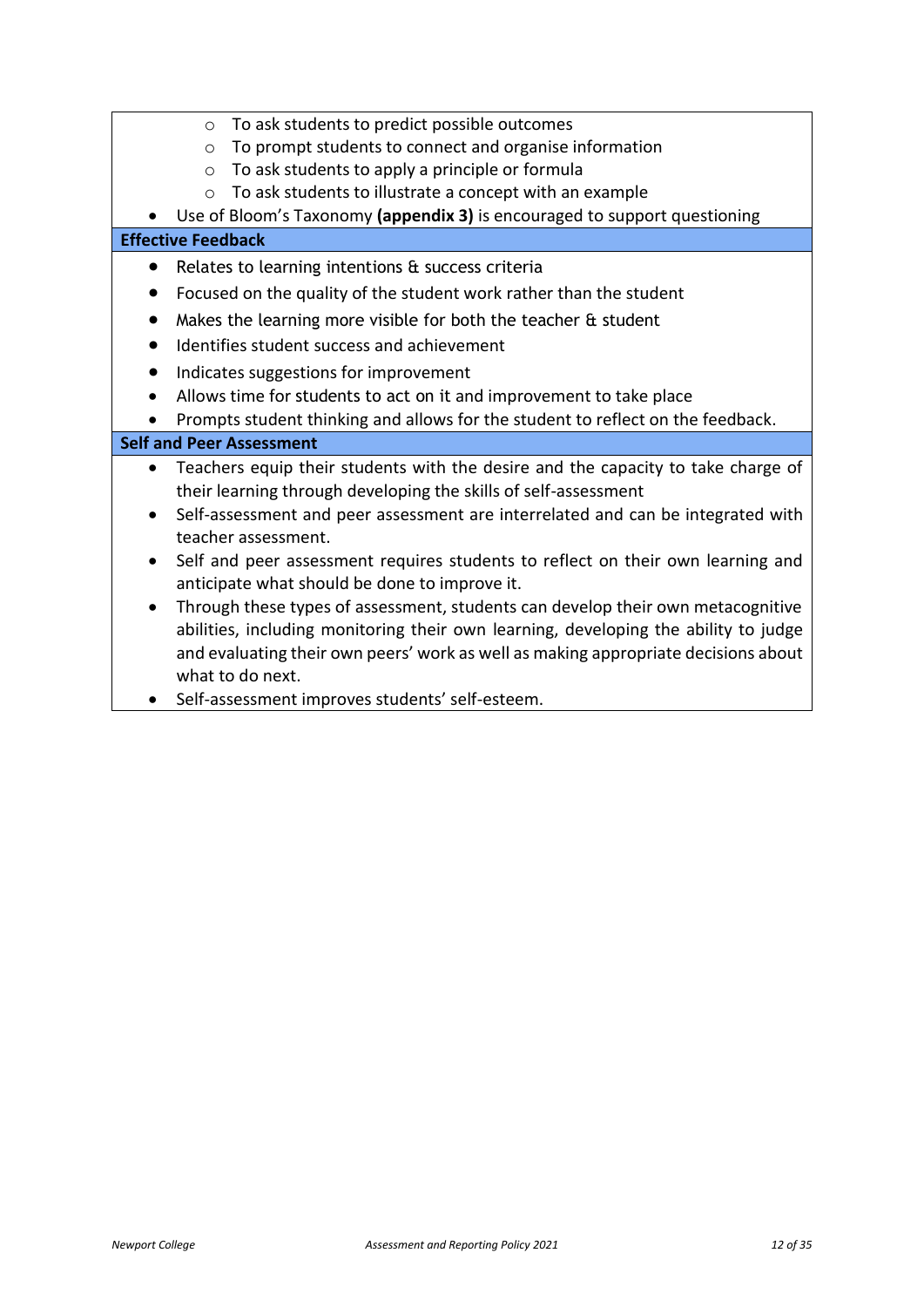# <span id="page-12-0"></span>KEY SKILLS

Assessment is not focussed solely on assessing student's knowledge but also to assess understanding and the dispositions they are developing and the skills that they are learning.

#### **In Junior Cycle the emphasis is on the following Key Skills**

- Managing Information and Thinking
- Managing Myself
- Communicating
- Working with others
- Being creative
- Being literate
- Being numerate
- Staying well

#### **In Senior Cycle the emphasis is on the following Key Skills**

- Communicating
- Working with Others
- Being Personally Effective
- Critical and Creative Thinking
- Information Processing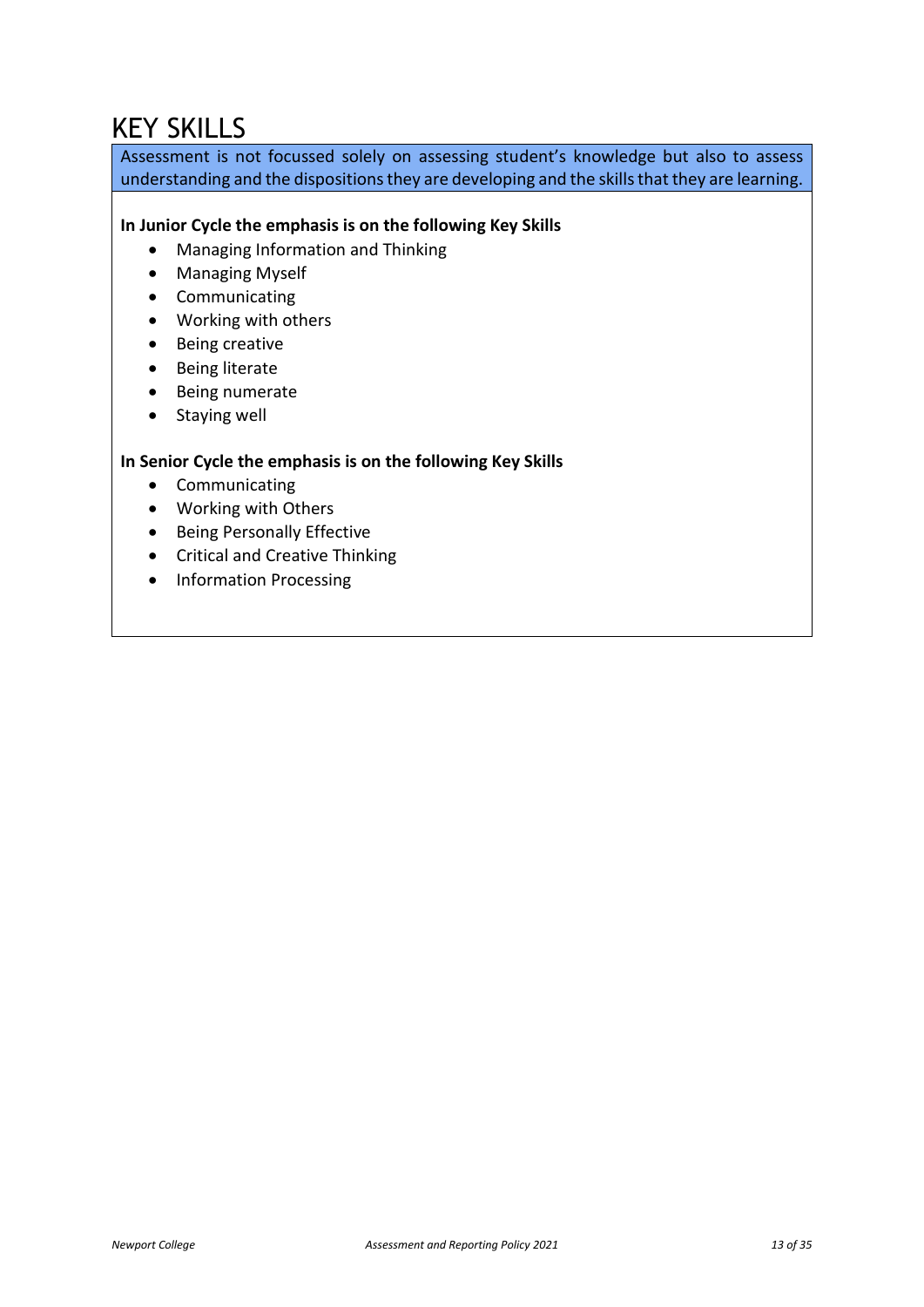# <span id="page-13-0"></span>Summative Assessment

### <span id="page-13-1"></span>Assessment at Junior Cycle

**In all subject specifications at Junior Cycle assessment is defined as follows:** 

Assessment in education involves gathering, interpreting, and using information about the processes and outcomes of learning. It takes different forms and can be used in a variety of ways, such as to record and report achievement, to determine appropriate routes for learners to take through a differentiated curriculum, or to identify specific areas of difficulty or strength for a given learner.

While different techniques may be employed for formative, diagnostic and summative purposes, the focus of the assessment and reporting is on the improvement of student learning. To do this it must fully reflect the aim of the curriculum.

The Junior Cycle places a strong emphasis on assessment as part of the learning process. This requires a more varied approach to assessment, ensuring that the assessment method or methods chosen are fit for purpose, timely and relevant to the students.

Assessment in Junior Cycle will optimise the opportunity for students to become reflective and active participants in their learning and for teachers to support this. This rests upon the provision for learners of opportunities to negotiate success criteria against which the quality of their work can be judged by peer, self and teacher assessment; and upon the quality of focused feedback, they get in support of their learning

Providing focused feedback to students on their learning is a critical component of highquality assessment and a key factor in building students' capacity to manage their own learning and their motivation to stick with a complex task or problem.

Assessment is most effective when it moves beyond marks and grades, and reporting focuses not just on how the student has done in the past but on the next steps for further learning. This approach will ensure that assessment takes place as close as possible to the point of learning. Final assessment still has an important role to play but is only one element of a broader approach to assessment.

*Essentially, the purpose of assessment at this stage of education is to support learning.*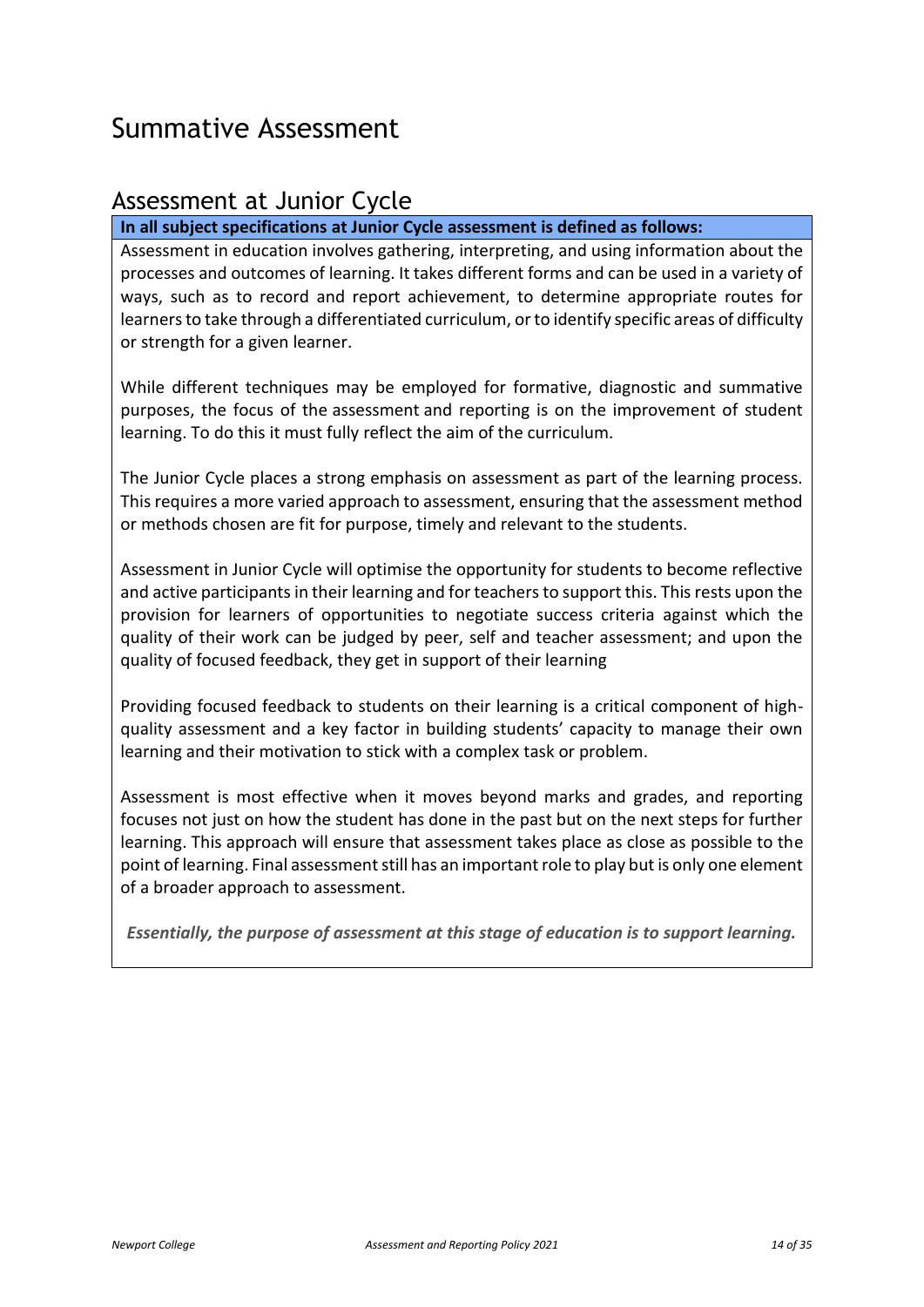### Assessment and Reporting for JCPA

#### <span id="page-14-0"></span>**Business Studies**

The assessment of business studies for the purposes of the Junior Cycle Profile of Achievement (JCPA) will comprise **two Classroom-based Assessments**, Business in Action and Presentation, and a **final assessment**. In addition, the second Classroom-Based Assessment will have a **written Assessment Task** that will be marked, along with the final assessment, by the SEC.

#### **Engineering**

The assessment of Engineering for the purposes of the Junior Cycle Profile of Achievement (JCPA) will comprise of:

- two Classroom-Based Assessments: Engineering in action, and Research and development
- a project
- a written examination.

#### **English**

The assessment of English for the purposes of the Junior Cycle Profile of Achievement (JCPA) will comprise **two Classroom-Based Assessments** and **a Final Assessment**. In addition, the second classroom-based assessment will have a **written Assessment Task** that will be marked, along with the final assessment, by the State Examinations Commission.

#### **Gaeilge**

The assessment of Irish for the Junior Cycle Profile of Achievement (JCPA) will comprise of **two Classroom-Based Assessments**; Language portfolio and Communication Task; an **Assessment Task** and a **final examination**. The Classroom-Based Assessments will allow students to demonstrate their language, communicative, and interactive abilities in ways not possible in a formal examination. The assessments will be closely related to the day-today work in the classroom. There will be an Assessment Task to complete after the second Classroom-Based Assessment. The Assessment Task will be related to the learning outcomes on which the second Classroom-Based Assessment is based. This Assessment Task will be sent to the State Examinations Commission (SEC) for marking along with the final examination.

#### **Geography**

The assessment of Geography for the purposes of the Junior Cycle Profile of Achievement (JCPA) will comprise of:

- two Classroom-Based Assessments: Geography in the news; and My geography. In addition
- the second Classroom-Based Assessment will have a written Assessment Task that will be prepared and marked, along with a final examination, by the State Examinations Commission

#### **Graphics**

The assessment of Graphics for the purposes of the Junior Cycle Profile of Achievement (JCPA) will comprise of:

- two Classroom-Based Assessments; Communicating through sketching and Graphical presentation skills
- a project
- a final examination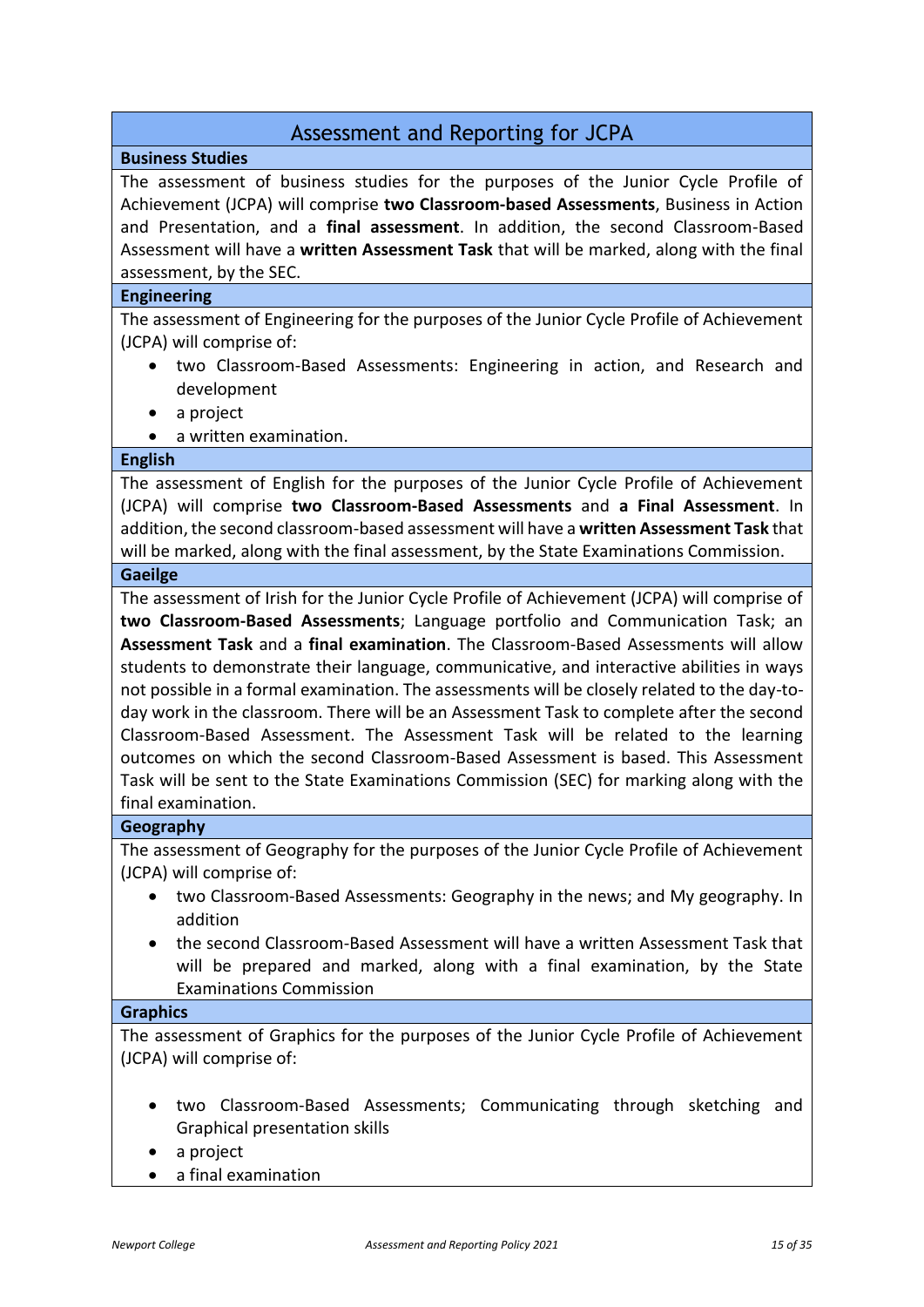#### **History**

The assessment of history for the purposes of the Junior Cycle Profile of Achievement (JCPA) will comprise **two Classroom-Based Assessments**: The past in my place and A life in time. Students complete a formal **written Assessment Task** to be submitted to the State Examinations Commission for marking along with the **final examination** for history. It is allocated 10% of the marks used to determine the grade awarded by the State Examinations Commission. The Assessment Task is specified by the NCCA and related to the learning outcomes on which the second Classroom-Based Assessment is based.

#### **Home Economics**

The assessment of Home Economics for the purposes of the Junior Cycle Profile of Achievement (JCPA) will comprise; **two Classroom-Based Assessments**, Creative Textiles and a Food Literacy Skills Brief; **a practical food skills examination**; and **a written examination**. All assessments will be at a common level. The second Classroom-Based Assessment will include preparation for the practical food skills examination.

The practical food skills examination and the written examination will be marked by the State Examinations Commission.

#### **Maths**

The assessment of mathematics for the purposes of the Junior Cycle Profile of Achievement (JCPA) will comprise **two Classroom-Based Assessments**: CBA 1(*Mathematical Investigation)*; and CBA 2(*Statistical Investigation)*. In addition, the second Classroom-Based Assessment will have a **written Assessment Task** that will be marked, along with a **final examination,** by the State Examinations Commission.

#### **Modern Foreign Languages**

The assessment of Junior Cycle modern foreign languages for the purposes of the Junior Cycle Profile of Achievement (JCPA) will comprise **two Classroom-Based Assessments** (Oral communication and the student language portfolio), **an Assessment Task** linked to the Student Language Portfolio and **a final examination**. The Assessment Task and the final examination will be assessed by the State Examinations Commission.

#### **Music**

The assessment of Music for the purposes of the Junior Cycle Profile of Achievement (JCPA) will comprise **two Classroom-Based Assessments**: Composition Portfolio and a Programme Note; **a practical examination** and **a written examination**. All assessments will be at a common level. The State Examinations Commission (SEC) will assess the practical examination (held towards the end of third year) and the written examination in June. **Science** 

#### The assessment of Junior Cycle Science for the purposes of the Junior Cycle Profile of Achievement (JCPA) will comprise **two Classroom-Based Assessments** (Extended experimental investigation (EEI) and Science in society investigation (SSI)), **an Assessment Task** related to the learning outcomes on which the second Classroom-Based Assessment is based, and **a final examination**. The Assessment Task and the final examination will be assessed by the State Examinations Commission. The content and format of the Assessment Task may vary from year to year.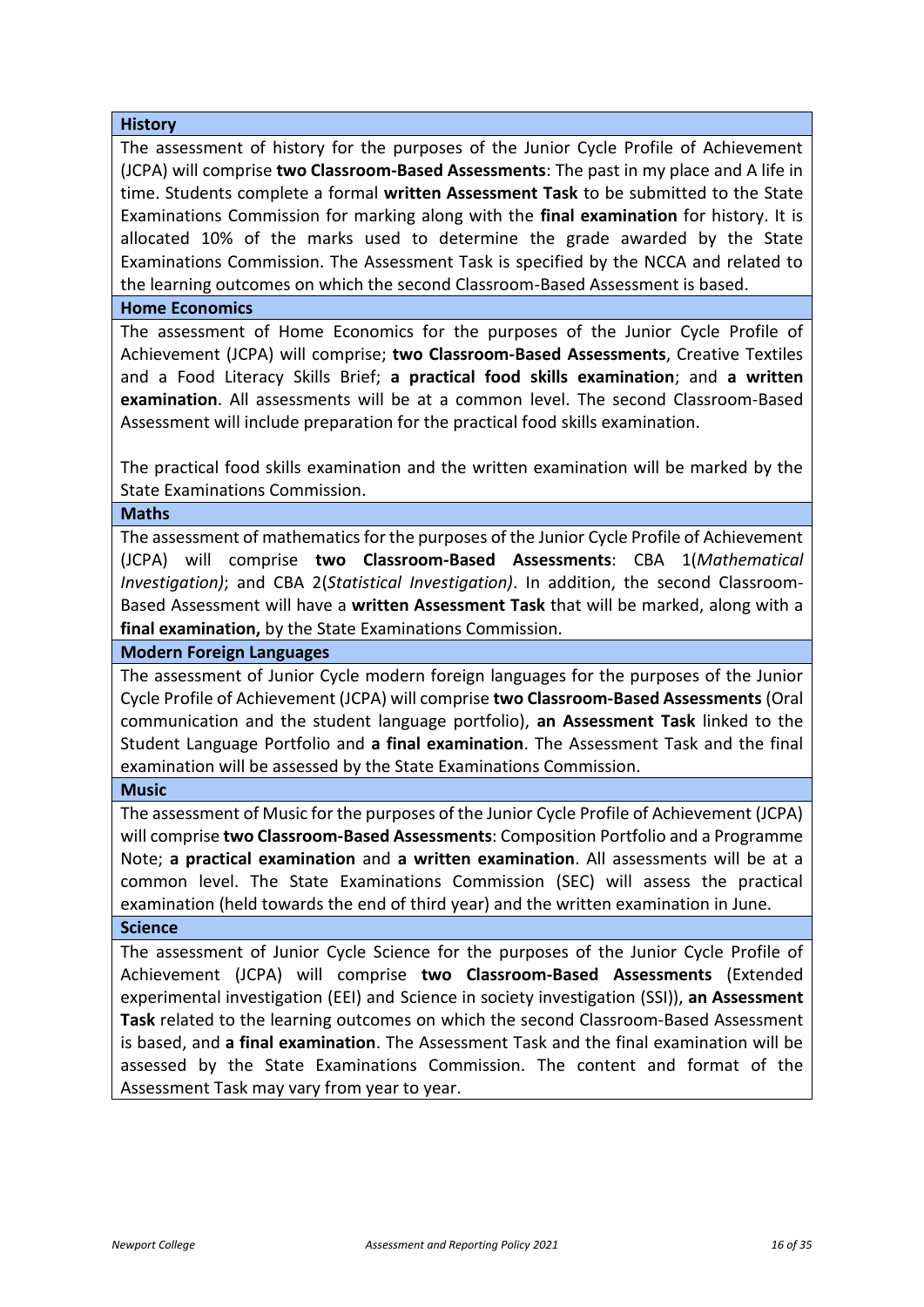#### **CSPE (Short Course)**

Ongoing assessment can support the student in their learning journey and in preparing for the Classroom-Based Assessment related to this short course. Students will complete at least three citizenship actions as part of their learning across the three strands of the CSPE short course. Students are expected to create an Action Record for one of these as their Classroom-Based Assessment.

#### **SPHE (Short Course)**

Students will complete one Classroom-Based Assessment based on learning outcomes in more than one strand of the course.

#### **Wood Technology**

The assessment of Wood Technology for the purposes of the Junior Cycle Profile of Achievement (JCPA) will comprise:

- two Classroom-Based Assessments: Wood science in our environment, and Selfanalysis and evaluation
- a project
- a written examination

#### **Visual Art**

Visual Art is a practical subject. The assessment of Visual Art for the purposes of the Junior Cycle Profile of Achievement (JCPA) will comprise **two Classroom-Based Assessments**: From process to realisation and communicate and reflect. The State Examinations Commission (SEC) will mark the development work and realised work that is generated from the initial research, planning and experimentation in the second Classroom-Based Assessment. One piece of realised work undertaken in either Classroom-Based Assessment must be realised in three dimensions.

#### **There is no final examination in this practical subject.**

#### **Wellbeing**

Wellbeing will be reported on through the JCPA for the first time in 2021. Wellbeing will show in a separate area of the JCPA. It is in this area that the school will report on student achievement in CSPE, SPHE and PE.

#### **Other Areas of Learning**

In the 'other areas of learning' the school may report on other learning experiences and events that the student has participated in during curricular, co-curricular and extracurricular aspects of the Junior Cycle Programme in the school e.g.

- Student engagement with co-curricular or extra-curricular activities offered by the school such as **engaging in a science fair**, participation in the school's **sporting activities** or **debating**
- Specific learning opportunities that do not form part of subjects or short courses, for example, **leadership training**; activities relating to **guidance**; membership of **school clubs** or **societies**; membership of their school's **student council**, **sporting achievements, attendance record**.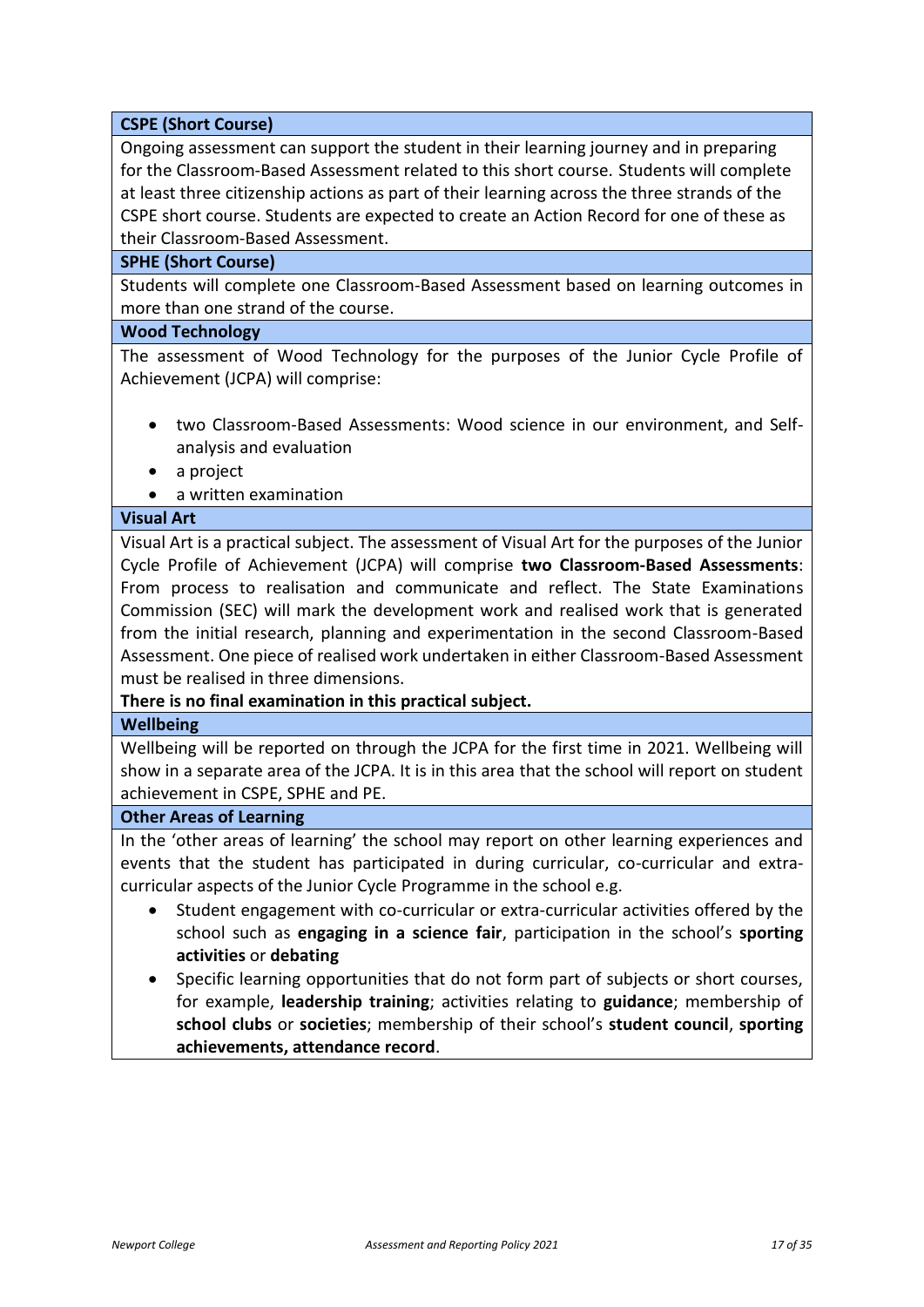### <span id="page-17-0"></span>Assessment at Senior Cycle

**Assessment at senior cycle takes different forms and can be used in a variety of ways. Assessment can and should be supportive of learning.** 

#### **Assessment in the classroom**

Assessment is an integral part of teaching and learning and, as such, it is used to support and improve learning by helping learners and teachers to identify next steps in their learning. In this sense, the most valuable assessment takes place at the site of learning where learners receive support and guidance. Learning is best supported in the classroom context when clear goals are established between teacher and learner and when images of successful learning can be shared by reference to those goals. The process of providing effective feedback to learners is supported through the statements of learning outcomes in syllabus documents.

#### **Assessment in the State Examinations**

- *Formal assessment* in senior cycle, as used to test and certify achievement, is managed through the State examinations, administered by the State Examinations Commission.
- A broad range of assessment methods are used across the range of Leaving Certificate subjects, including
	- o oral examinations
	- o aural examinations
	- o coursework
	- o practical examinations

At the end of senior cycle, students who have followed **the Leaving Certificate (Established)** take the Leaving Certificate examination.

- Student achievement in this examination is directly linked to processes of selection for courses of study in further and higher education.
- In addition to the examinations taken by other students, students who follow **the Leaving Certificate Vocational Programme** take an examination paper and submit a portfolio in the Link Modules.
- Students who follow **the Leaving Certificate Applied programme** take a final examination and also accumulate credits over the two years of study. Further information on the assessment of the various subjects is found in the syllabus of each subject.

*General assessment information is available on [www.examinations.ie](http://www.examinations.ie/)*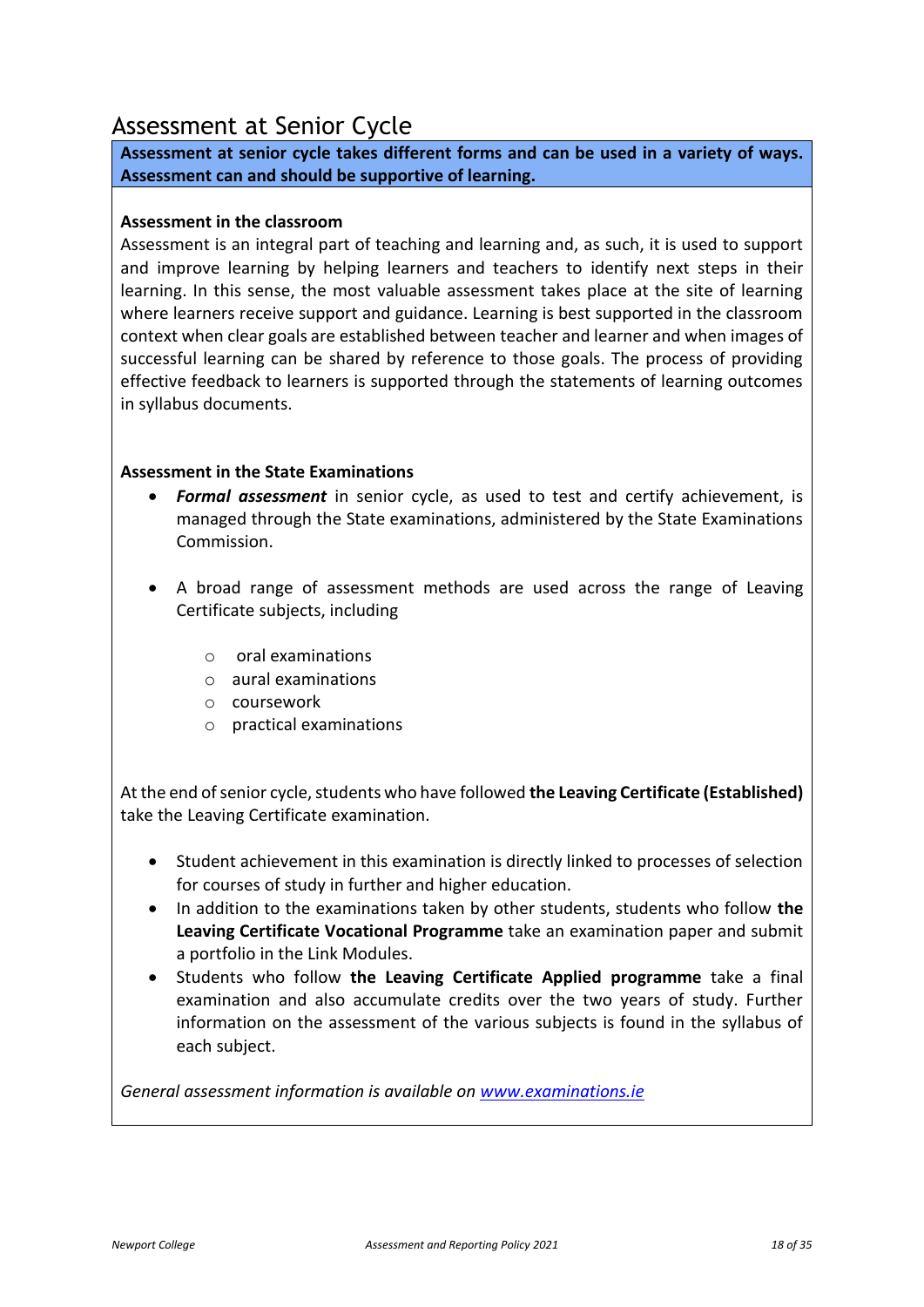### **Assessment in Transition Year**

### *There is NO state examination at the end of Transition Year*

Assessment is carried out on an ongoing basis and includes school-based assessment including

- projects
- portfolio of work
- oral
- aural
- practical activities
- written activities
- assessment of modules
- completion of exams for certification purposes

Assessment may be conducted by teachers or external examiners or work placement supervisors

| <b>Assessment in Leaving Certificate Applied</b>                                                                                                                                                         |                                |                  |             |                                  |                     |                |      |
|----------------------------------------------------------------------------------------------------------------------------------------------------------------------------------------------------------|--------------------------------|------------------|-------------|----------------------------------|---------------------|----------------|------|
|                                                                                                                                                                                                          |                                |                  |             |                                  |                     |                |      |
| <b>LCA Modes of Assessment</b>                                                                                                                                                                           |                                |                  |             |                                  |                     |                |      |
| Satisfactory Completion of Modules + 90% Attendance                                                                                                                                                      |                                |                  |             | 62<br><b>Credits</b>             | 31%                 |                |      |
| Evidence of completion of 4 Key Assignments for each module<br>$\bullet$<br>One credit per course module in which there is a final exam<br>Two credits per course module in which there is NO final exam |                                |                  |             |                                  |                     |                |      |
| 7 Student Tasks @ 10 Credits each                                                                                                                                                                        |                                |                  |             |                                  |                     | 70             | 35%  |
| <b>Vocational Preparation</b>                                                                                                                                                                            |                                |                  |             | <b>Vocational Education (x2)</b> |                     | <b>Credits</b> |      |
| <b>General Education</b>                                                                                                                                                                                 |                                |                  |             | <b>Contemporary Issue</b>        |                     |                |      |
| <b>Personal Reflection</b>                                                                                                                                                                               |                                |                  |             | <b>Practical Achievement</b>     |                     |                |      |
| <b>Final Examination</b>                                                                                                                                                                                 |                                |                  |             |                                  | 68                  | 34%            |      |
| English &                                                                                                                                                                                                | Vocational                     |                  | Languages x | <b>Social</b>                    | <b>Mathematical</b> | <b>Credits</b> |      |
| <b>Communications</b>                                                                                                                                                                                    | Specialism x<br>$\overline{2}$ | $\overline{2}$   |             | <b>Education</b>                 | <b>Applications</b> |                |      |
| <b>12 Credits</b>                                                                                                                                                                                        | <b>12 Credits</b>              | <b>6 Credits</b> |             | 10                               | <b>10 Credits</b>   |                |      |
|                                                                                                                                                                                                          | each                           |                  | each        | <b>Credits</b>                   |                     |                |      |
| TOTAL                                                                                                                                                                                                    |                                |                  |             |                                  |                     | 200            | 100% |
|                                                                                                                                                                                                          |                                |                  |             |                                  |                     | <b>Credits</b> |      |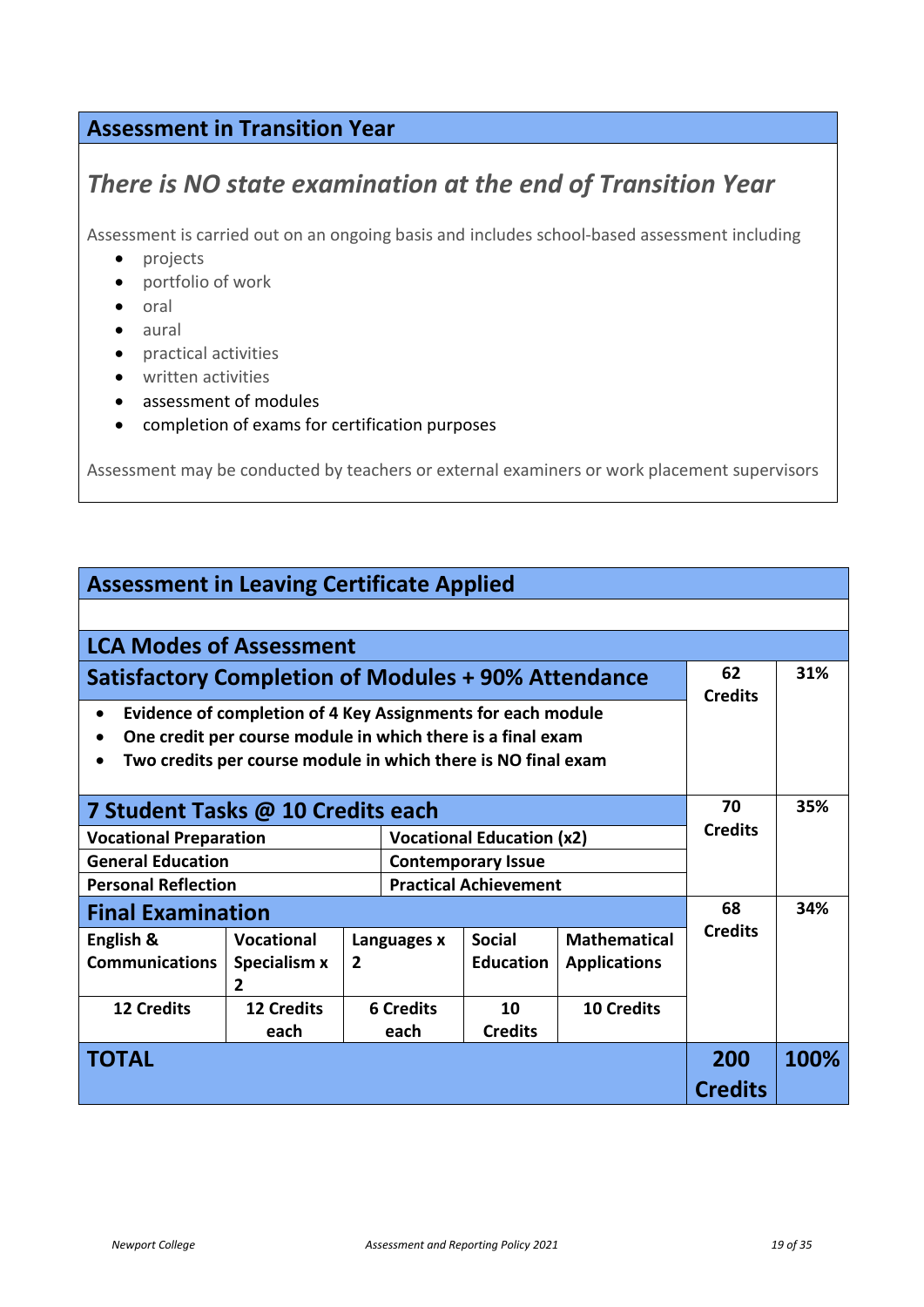### <span id="page-19-0"></span>Reporting

**Types of Reporting:** The school has in place systems and structures to report on student progress right across the school year. Ongoing reporting does not confine itself to the results of tests or assignment.

In relating to student progress, it is helpful to think of ongoing reporting as involving assessment that is both formative (assessment *for/as* learning) and summative (assessment *of* learning)

**Ongoing reporting on student progress can take a variety of forms at Newport College**  Examples include:

- Informal oral and written feedback
- Student diary communicating assessment results
- Signature of parent on assessment
- Parent-teacher meetings
- Discussions with class teacher/tutor, year head/tutor
- Student learning logs, reflections, portfolios, and diaries
- End-of-unit/-topic/-term/-year reports (Midterm/Christmas/Summer)
- $\bullet$  3<sup>rd</sup> and 6<sup>th</sup> year midterm and pre-exam reports

#### **Ongoing reporting can reflect many aspects of school life**

Examples include:

- Our school's calendar and its teaching/learning programmes
- The school's communication and engagement with parents/guardians
- Students' learning progress and achievement in subjects and short courses
- Engagement with the learning behaviours and dispositions of students
- The wellbeing of students
- Student participation and achievements in extra-curricular activities
- The results of classroom-based-assessments (CBAs)
- Areas such as attendance, punctuality, and behaviour.
- The Junior Cycle Profile of Achievement
- Leaving Certificate and Leaving Certificate Applied results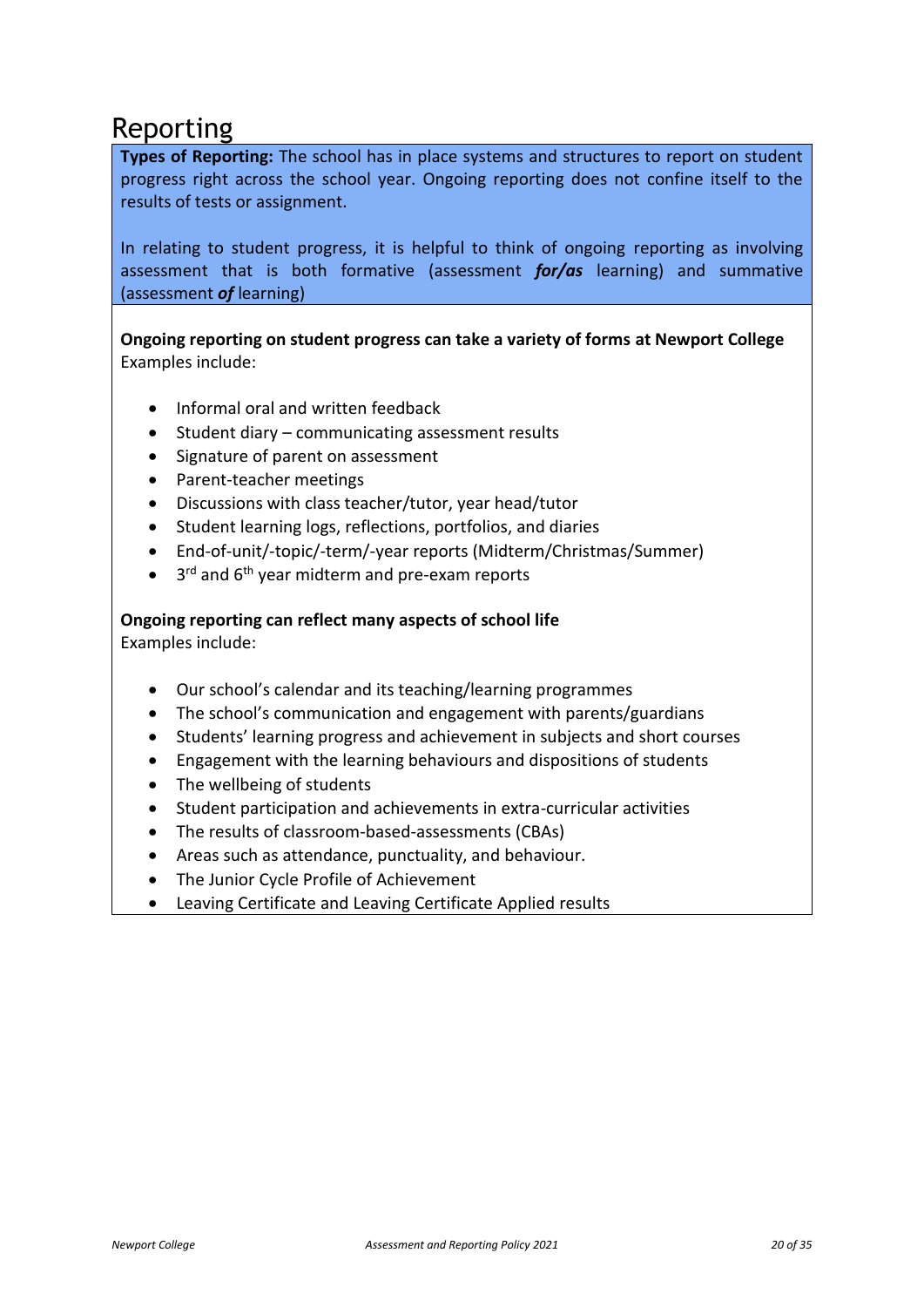### <span id="page-20-0"></span>Guiding Principles of Reporting

### *Effective Reporting should*

- 1. Encourage authentic engagement with parents
- 2. Provide opportunities for students through feedback to reflect on their learning
- 3. Value the professional judgements of teachers
- 4. Use the language of learning to provide effective feedback
- 5. Be manageable and not take time away from learning and teaching
- 6. Clearly communicate students' progress in learning
- 7. Provide information on a broad range of achievement
- 8. Be sensitive to the self-esteem and general wellbeing of students and take an inclusive approach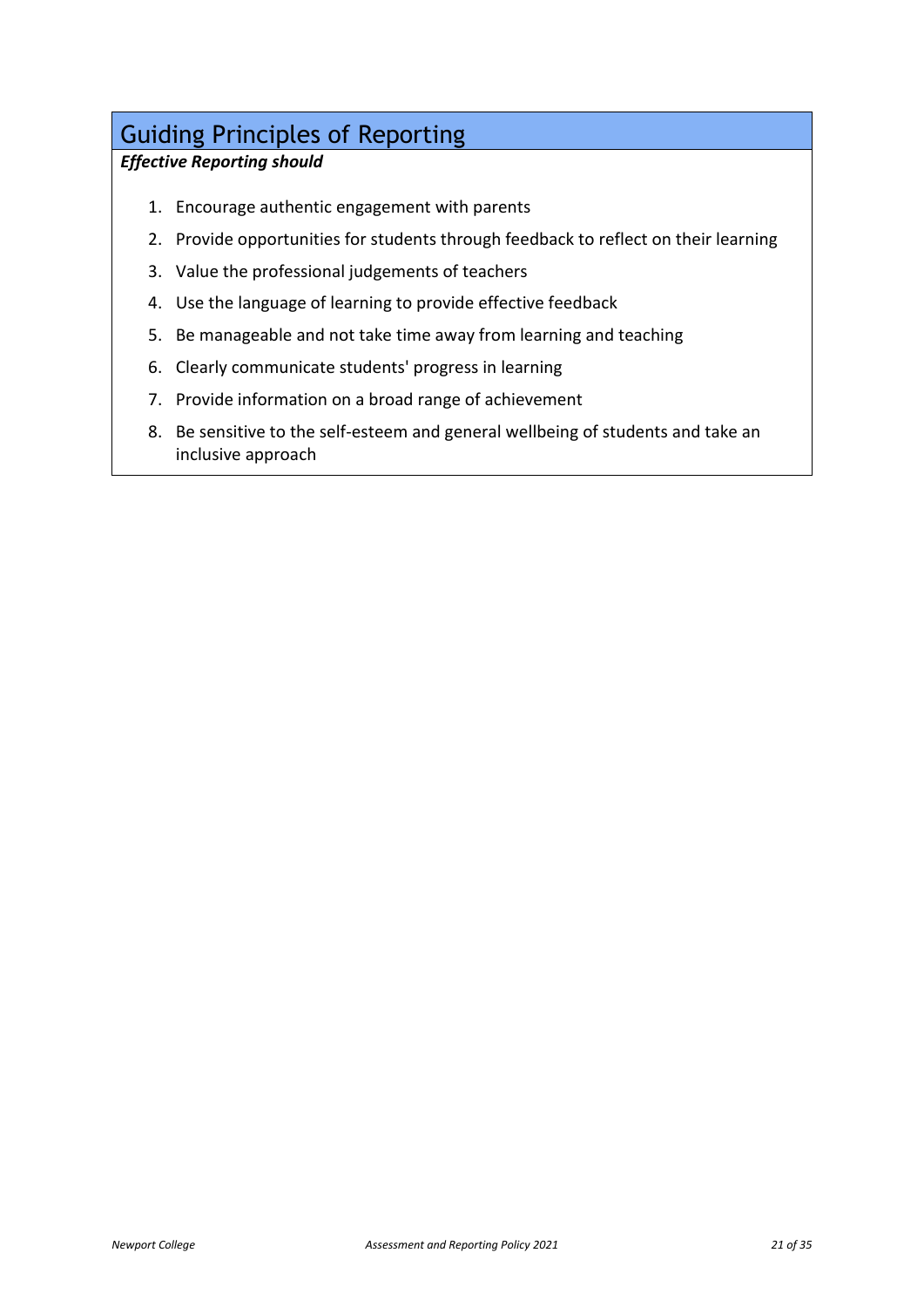### <span id="page-21-0"></span>Engagement with parents

- The new arrangements for reporting place a significant focus on the relationship between students, teachers, and parents as a means of improving learning
- Parents are valued as having a key role in the learning process and we encourage all parents to get involved.
- Parental engagement in their child's learning is encouraged by management and seen as fundamental to achieving the best educational outcome for all students.
- We provide a warm, welcoming environment for parents when they visit our school. Parents are welcomed to the school for informal events such as coffee mornings, workshops and school displays to strengthen parent and school partnerships.
- Parent teacher meetings are valued by parents, teachers and management. We involve students in our parent-teacher meetings. Parents who cannot attend are facilitated with alternative meeting times or via phone calls.
- We keep contact with parents about student progress throughout the year in various ways. Contact is made with parents regarding their child's progress when necessary.
- Our school looks for ways to encourage parents to be involved in their child's learning. We reach out to try to engage with 'hard to reach' parents. We are aware of issues of equality and diversity when we are engaging with parents
- We make good use of technology to share students' progress
- We share any proposed changes to our assessment and reporting approaches with parents well in advance of the changes being made
- We make good use of reports and other information from primary schools to inform learning in first year of junior cycle
- We have student-led events where students share their progress with their parents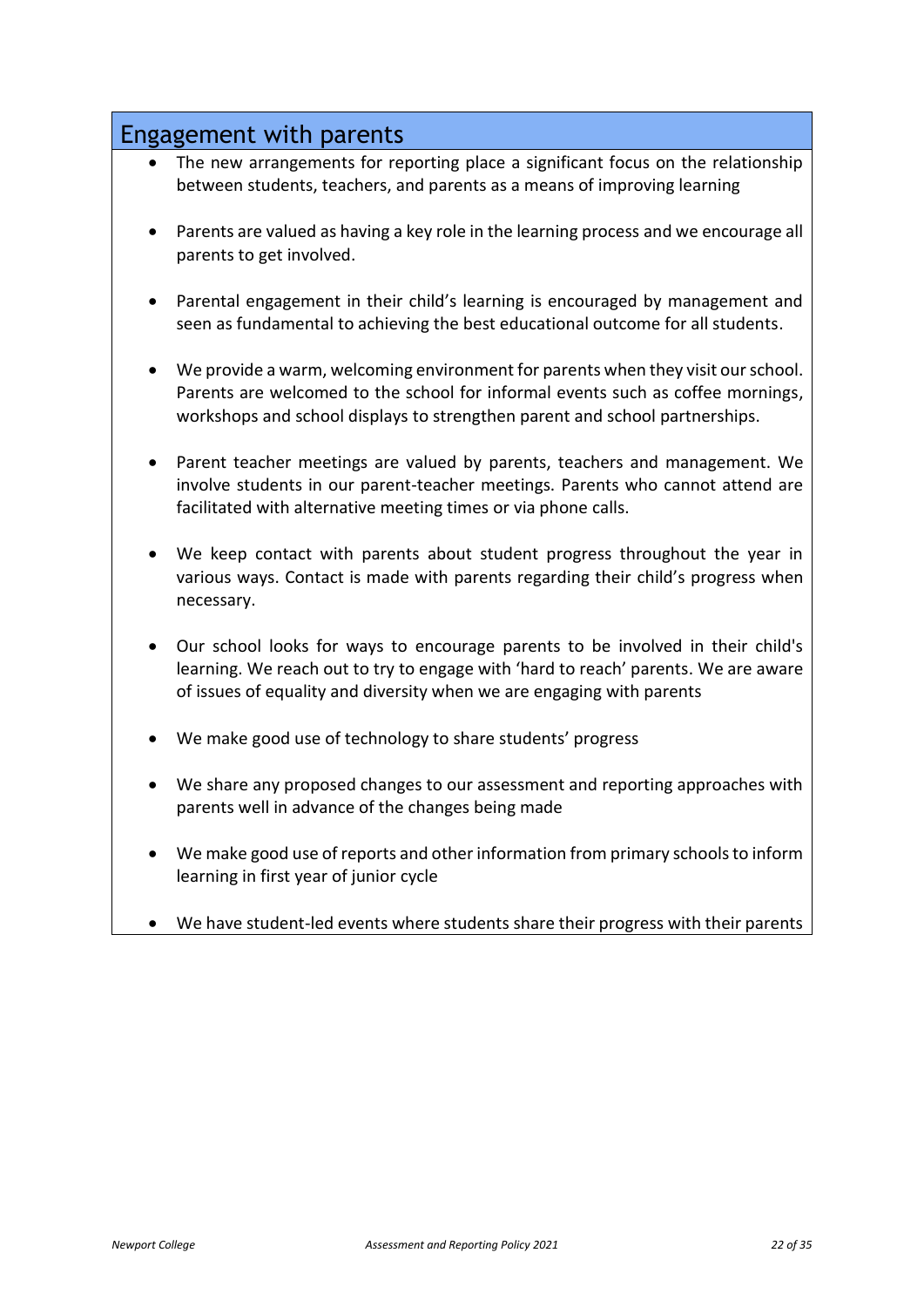## <span id="page-22-0"></span>Reporting Using Descriptors

**In Junior Cycle** 

#### **The descriptors for the Junior Cycle Profile of Achievement (JCPA) are as follows:**

| Percentage Range    | Grade               |
|---------------------|---------------------|
| 90 or over          | Distinction         |
| 75 but less than 90 | <b>Higher Merit</b> |
| 55 but less than 75 | Merit               |
| 40 but less than 55 | Achieved            |
| 20 but less than 40 | Partially Achieved  |
| Less than 20        | Not Graded          |

#### **The descriptors for Classroom Based Assessments are as follows:**

Exceptional

Above Expectation

In Line with Expectations

Yet to Meet Expectations

#### **In Transition Year**

| <b>Marks</b> | Percentage     | Grade                        |
|--------------|----------------|------------------------------|
| $425 - 500$  | $85\% - 100\%$ | <b>Distinction</b>           |
| $350 - 424$  | 70% - 84%      | <b>Higher Merit</b>          |
| $275 - 349$  | $55\% - 74\%$  | Merit                        |
| $0 - 274$    | $< 55\%$       | Certificate of Participation |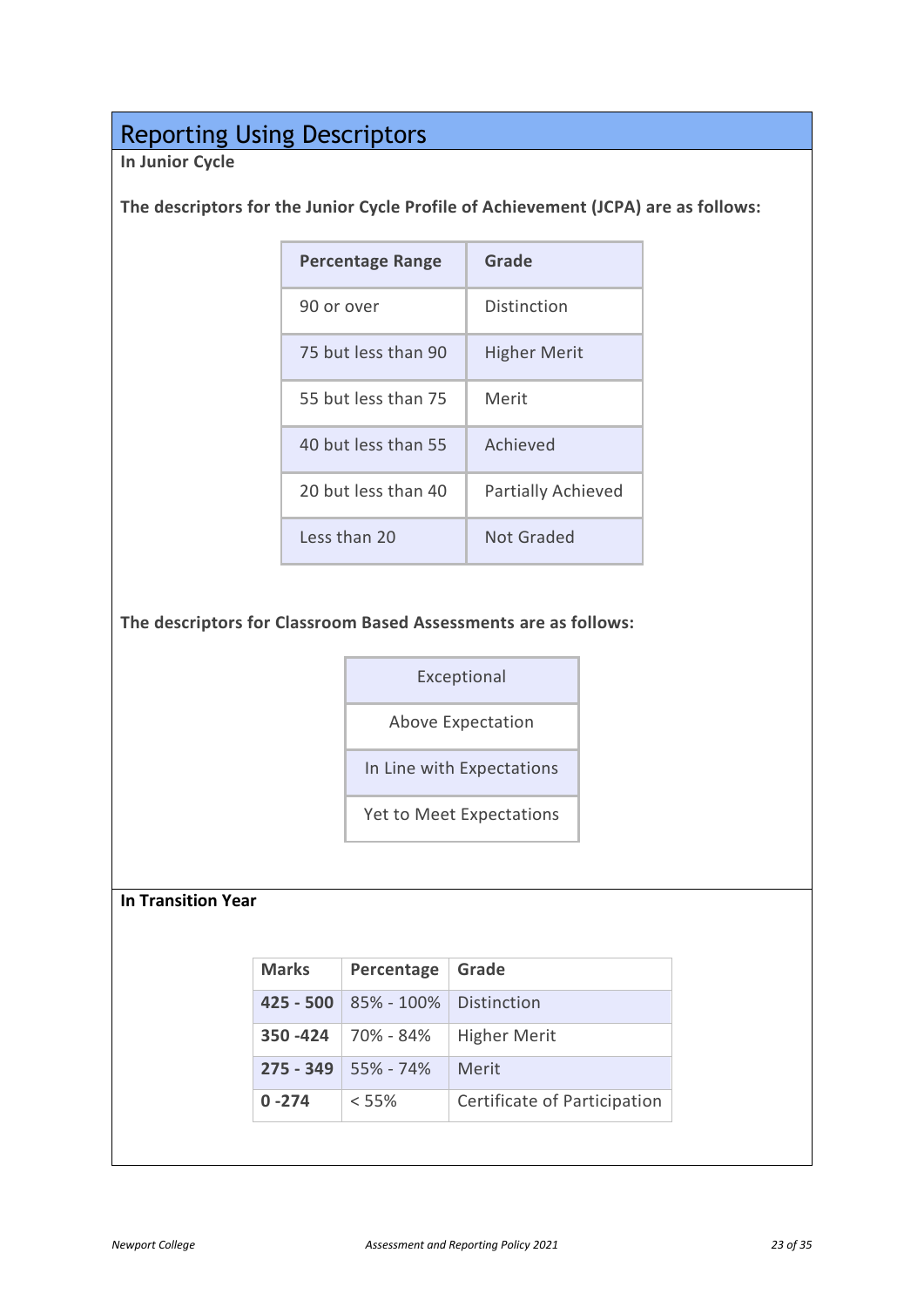| HU<br>Points                                        | Higher                           | Your % marks            |                    | Ordinary             | GRID<br>Points |
|-----------------------------------------------------|----------------------------------|-------------------------|--------------------|----------------------|----------------|
| 100                                                 |                                  | HI<br>90-100            | 01                 |                      | 56             |
| 88                                                  |                                  | H2<br>80-89             | 02                 |                      | 46             |
| 77                                                  |                                  | H <sub>3</sub><br>70-79 | 03                 |                      | 37             |
| 66                                                  |                                  | Η4<br>60-69             | 04                 |                      | 28             |
| 56                                                  |                                  | <b>H5</b><br>50-59      | 05                 |                      | 20             |
| 46                                                  |                                  | <b>H6</b><br>40-49      | 06                 |                      | 12             |
| 37                                                  |                                  | <b>H7</b><br>$30 - 39$  | 07                 |                      | 0              |
| 0                                                   |                                  | H8<br>$0 - 29$          | 08                 |                      | 0              |
| LCVP link modules<br>In Leaving Certificate Applied | +25 Bonus points for H1-H6 maths | Distinction 66          | Merit 46           |                      | Pass 28        |
|                                                     | <b>Marks</b>                     | Percentage              | Grade              |                      |                |
|                                                     | 170 - 200                        | 85% - 100%              | <b>Distinction</b> |                      |                |
|                                                     | $140 - 169$                      | 70% - 84%               | Merit              |                      |                |
|                                                     | $120 - 139$                      | 60% - 69%               | Pass               |                      |                |
|                                                     | $0 - 120$                        | <60%                    |                    | Record of Experience |                |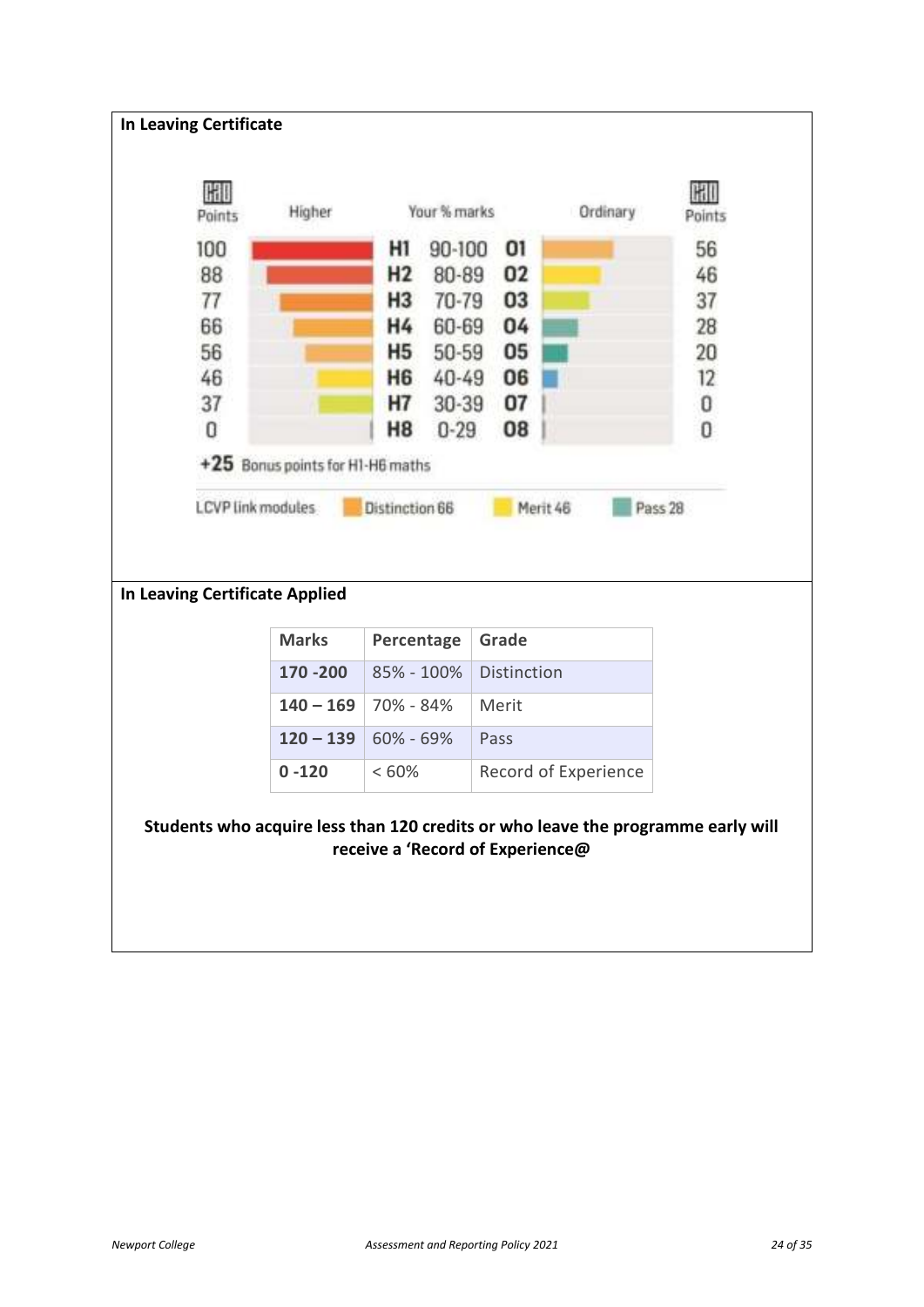# <span id="page-24-0"></span>Policy Adoption and Review

This Policy was adopted by the Board of Management on 22nd September 2015. It has been reviewed and updated to take account of curriculum changes. The most recent review took place in November 2021.

The Senior Management Team will undertake to review this policy every two years in consultation with teaching staff, the student council, a member of the parent's association and the Board of Management.

Written notification that the review has been completed will be made available to school personnel, published on the school website.

Following consultations with all parties, this policy review is now complete and has been discussed at the Board of Management Meeting dated 9<sup>th</sup> November 2021.

Details of the review will be recorded in the minutes of the subsequent Board of Management meeting.

| <b>Signed</b>   |                                                |
|-----------------|------------------------------------------------|
| <b>Position</b> | Chairperson of Board of Management             |
| Date            |                                                |
| <b>Signed</b>   |                                                |
| <b>Position</b> | Principal/Secretary to the Board of Management |
| Date            |                                                |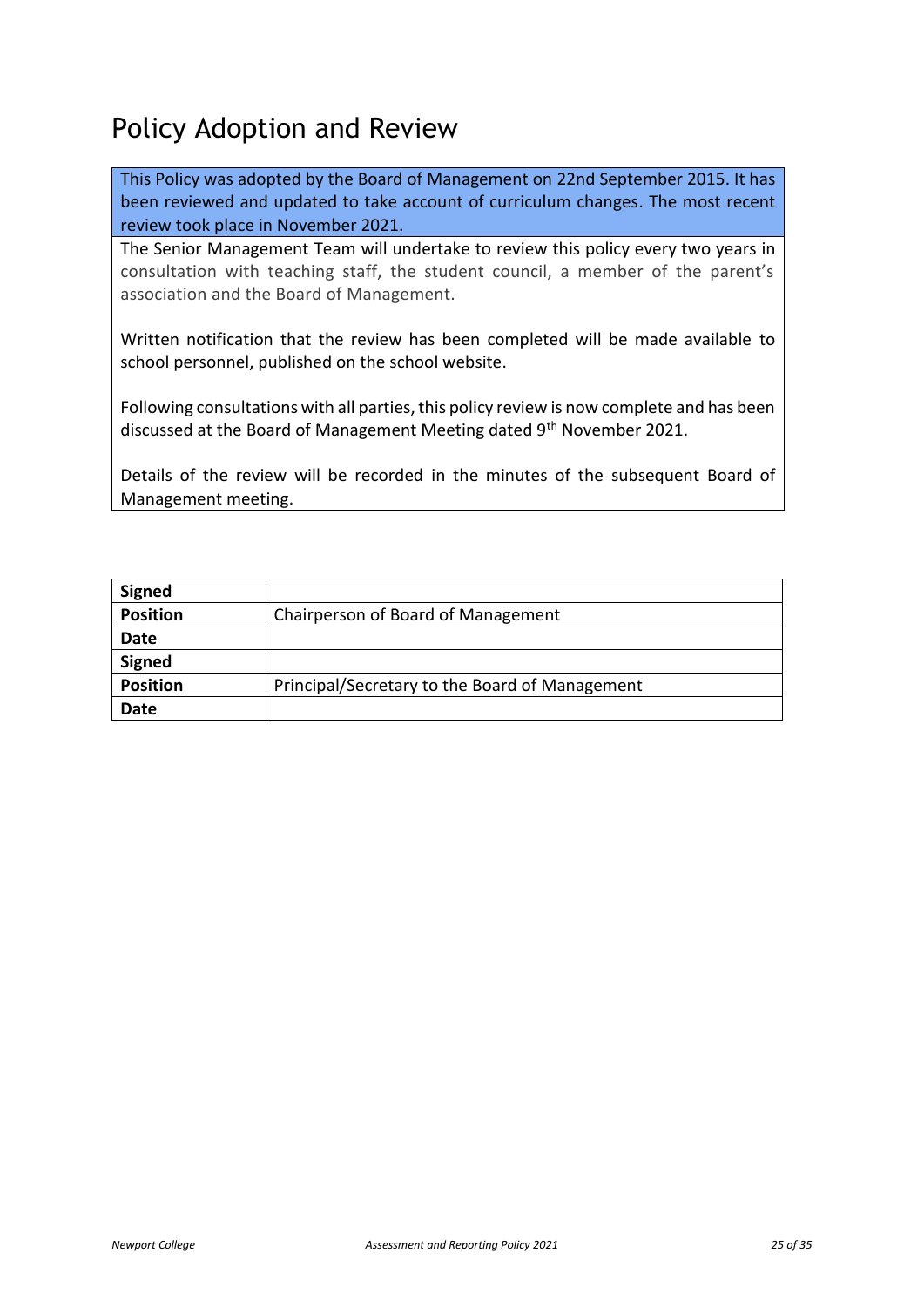# <span id="page-25-0"></span>APPENDIX 1

| <b>Classroom Strategies</b>            |                                                                                                                                                                                                                                                                                                                                                                      |                                                                                                                                                                                                        |                                                                                                                                                                                                                                                                                                                                  |  |  |
|----------------------------------------|----------------------------------------------------------------------------------------------------------------------------------------------------------------------------------------------------------------------------------------------------------------------------------------------------------------------------------------------------------------------|--------------------------------------------------------------------------------------------------------------------------------------------------------------------------------------------------------|----------------------------------------------------------------------------------------------------------------------------------------------------------------------------------------------------------------------------------------------------------------------------------------------------------------------------------|--|--|
| <b>Strategy</b>                        | <b>Explanation</b>                                                                                                                                                                                                                                                                                                                                                   | <b>Key Skills</b>                                                                                                                                                                                      | <b>Assessment</b>                                                                                                                                                                                                                                                                                                                |  |  |
| $3 - 2 - 1$                            | This strategy gives students a structure<br>to record their understanding of what<br>they have learned.<br>It also gives teachers the opportunity<br>to identify aspects of the lesson that<br>need more attention, as well as areas<br>of student interest.                                                                                                         | Managing information<br>$\bullet$<br>and thinking<br>Managing myself<br>٠<br>Communicating<br>$\bullet$<br><b>Being literate</b><br>Being creative                                                     | Assess for understanding<br>by<br>listening to student<br>responses using these for<br>forward planning.<br>Feedback from responses<br>can inform future<br>planning                                                                                                                                                             |  |  |
| Think. Pair.<br><b>Share</b>           | This strategy is designed to provide<br>students time and structure for<br>thinking on a given topic, enabling<br>them to develop individual ideas and<br>share these ideas with a peer.                                                                                                                                                                             | Managing information<br>$\bullet$<br>and thinking<br>Managing myself<br>$\bullet$<br>Communicating<br>٠<br>Working with others<br>٠<br><b>Being literate</b><br>Being creative<br>$\bullet$            | Assess for understanding<br>by listening to student<br>responses                                                                                                                                                                                                                                                                 |  |  |
| <b>JIGSAW</b>                          | This is a cooperative learning activity.<br>Students form a home team and are<br>set a home team problem. They break<br>up<br>into 'expert groups' and gain expert<br>knowledge that feeds into the overall<br>problem. Just as in a jigsaw puzzle,<br>each<br>student's part is essential for the<br>completion and full understanding of<br>the home team problem. | Managing information<br>٠<br>and thinking<br>Managing myself<br>٠<br>Working with others<br>$\bullet$<br><b>Being literate</b>                                                                         | Short quiz at the end to<br>recap/summarise the<br>learning<br>Observation of group<br>activity<br>Questioning both<br>individually and in groups<br>throughout the activity                                                                                                                                                     |  |  |
| <b>Assigning</b><br><b>Group Roles</b> | Group work allows students to learn<br>interactively as well as develop<br>interpersonal and collaborative<br>skills.<br>Students expected to participate<br>actively prepare themselves better for<br>class                                                                                                                                                         | Managing information<br>$\bullet$<br>and thinking<br>Managing myself<br>$\bullet$<br>Communicating<br>Working with others<br><b>Being literate</b><br>Being numerate<br>Being creative<br>Staying well | As well as playing their<br>role, students listen to<br>each other, carefully<br>evaluating their own and<br>other student's responses<br>to the task in hand.<br>Students work as a group<br>tackling more complex<br>assessment tasks set<br>by the teacher.<br>Students develop their<br>own ideas by listening to<br>others. |  |  |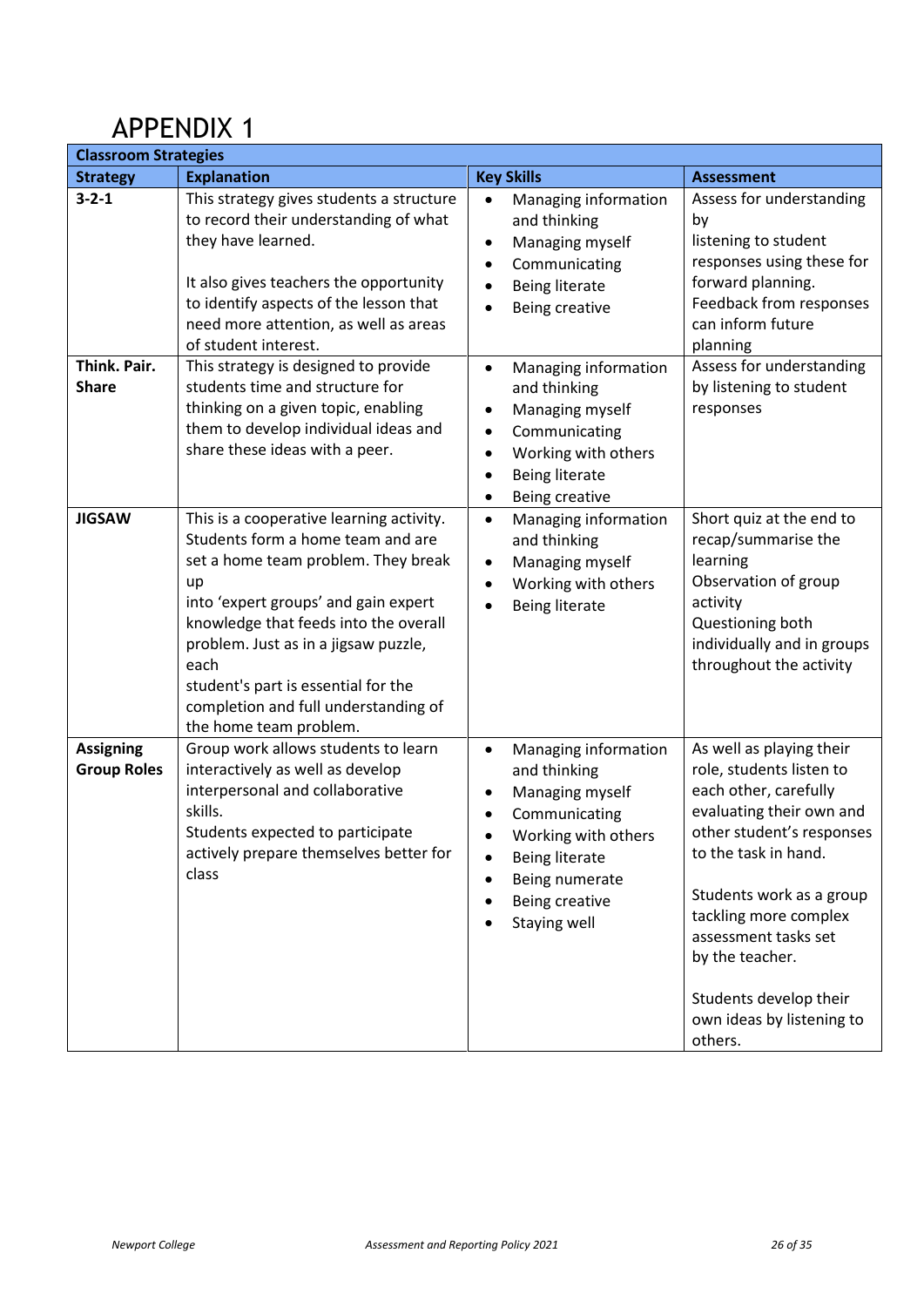| <b>Strategy</b>       | <b>Explanation</b>                                                           | <b>Key Skills</b>                  | <b>Assessment</b>                           |
|-----------------------|------------------------------------------------------------------------------|------------------------------------|---------------------------------------------|
| Anticipation          | This is a comprehension strategy that                                        | Managing information<br>$\bullet$  | A useful tool for                           |
| <b>Exercise</b>       | is used before reading to activate                                           | and thinking                       | formative                                   |
|                       | students' prior knowledge and build                                          | Managing myself<br>$\bullet$       | assessment before,                          |
|                       | curiosity about a new topic.                                                 | Communicating<br>$\bullet$         | during and after reading                    |
|                       |                                                                              | <b>Being literate</b><br>$\bullet$ |                                             |
|                       | This strategy also stimulates student                                        |                                    |                                             |
|                       | interest in a topic and sets a purpose                                       |                                    |                                             |
|                       | for reading, listening or watching. They                                     |                                    |                                             |
|                       | teach students to make predictions,                                          |                                    |                                             |
|                       | anticipate and verify predictions. They                                      |                                    |                                             |
|                       | will connect new information to prior                                        |                                    |                                             |
|                       | knowledge.                                                                   |                                    |                                             |
| <b>Blue Sky</b>       | This strategy is a means of                                                  | Managing information<br>$\bullet$  | Assess for                                  |
| <b>Thinking</b>       | kick-starting a student's imagination                                        | and thinking                       | understanding by                            |
|                       | and compels students to provide a                                            | Managing myself<br>$\bullet$       | listening to student                        |
|                       | variety of options or ideas.                                                 | Communicating<br>$\bullet$         | responses.                                  |
|                       |                                                                              | Working with others<br>$\bullet$   |                                             |
|                       |                                                                              | <b>Being literate</b><br>$\bullet$ |                                             |
|                       |                                                                              | Being creative<br>$\bullet$        |                                             |
| <b>Brainstorm</b>     | Brainstorm is a process encouraging                                          | Managing information<br>$\bullet$  | The teacher observes                        |
|                       | students to generate ideas in a                                              | and thinking                       | and listens to student                      |
|                       | creative manner.                                                             | Managing myself<br>$\bullet$       | responses to the                            |
|                       | It gives students a chance to tap into                                       | Communicating<br>٠                 | question in hand                            |
|                       | previous knowledge and form                                                  | Working with others<br>$\bullet$   |                                             |
|                       | connections with the current topic                                           | <b>Being literate</b><br>$\bullet$ |                                             |
|                       |                                                                              | Being creative<br>٠                |                                             |
| <b>Classification</b> | This strategy allows students to                                             | Managing information<br>$\bullet$  | Observe student                             |
|                       | demonstrate an understanding of                                              | and thinking                       | understanding of                            |
|                       | relationships between things and helps                                       | Managing myself<br>$\bullet$       | material and inform                         |
|                       | them clarify concepts.                                                       | Communicating<br>$\bullet$         | future lessons                              |
|                       |                                                                              | Working with others                |                                             |
|                       | Used collaboratively, students develop                                       | <b>Being literate</b>              |                                             |
|                       | communication skills and can deepen                                          | Being creative                     |                                             |
|                       | their understanding of the topic in                                          |                                    |                                             |
| Diamond 9             | hand.                                                                        |                                    |                                             |
|                       | This is a collaborative strategy to help<br>students prioritise key factors. | Managing information<br>$\bullet$  | Students explain their<br>reasoning for the |
|                       |                                                                              | and thinking                       | arrangement of factors                      |
|                       |                                                                              | Managing myself<br>$\bullet$       | on the diamond                              |
|                       |                                                                              | Communicating                      |                                             |
|                       |                                                                              | Working with others                |                                             |
|                       |                                                                              | <b>Being literate</b>              |                                             |
|                       |                                                                              | Being creative                     |                                             |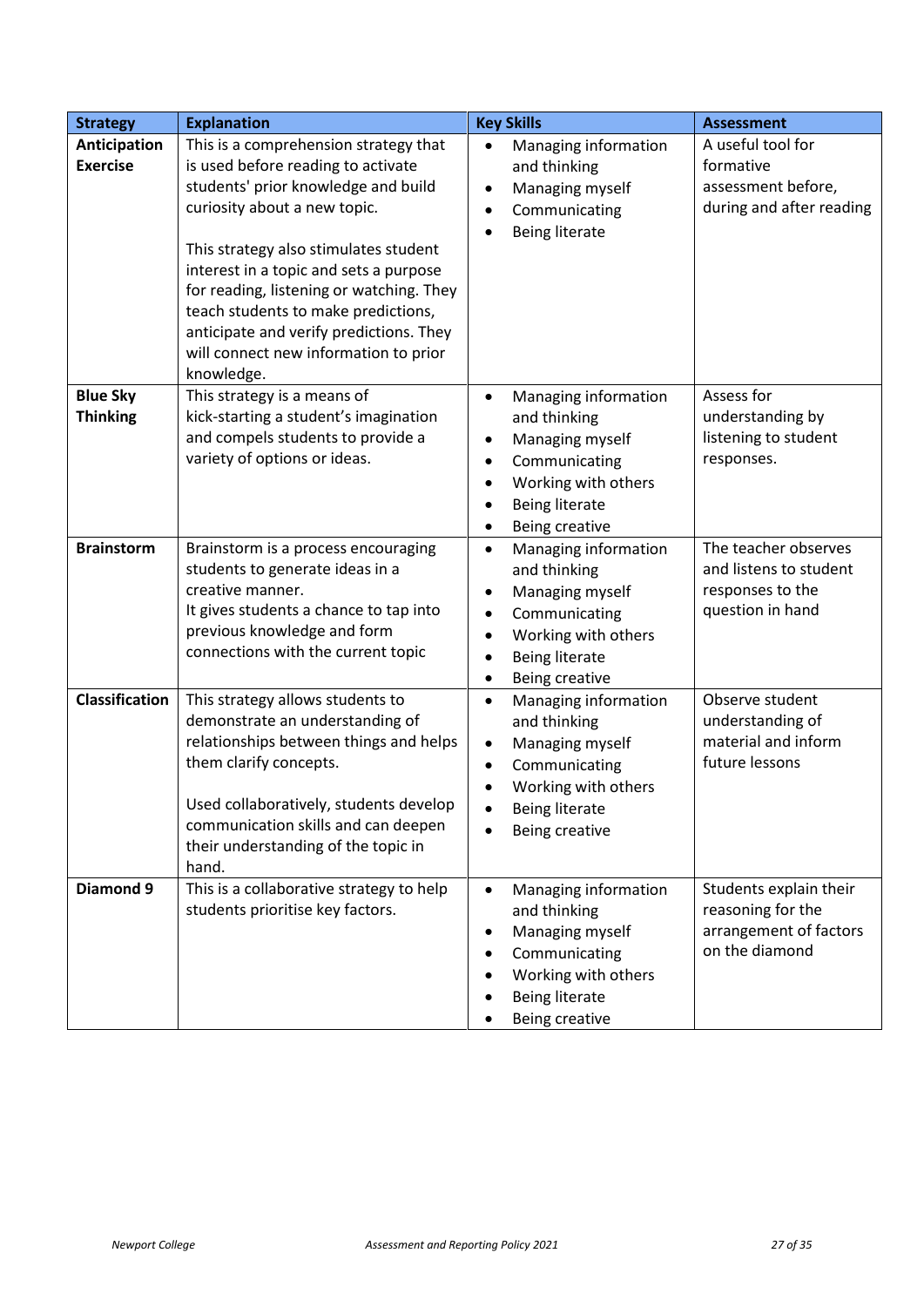| <b>Strategy</b>                                                         | <b>Explanation</b>                                                                                                                                                                                                                                                                                                                                                          | <b>Key Skills</b>                                                                                                                                                                                                                          | <b>Assessment</b>                                                                                                                                                                                                                                                                                                    |
|-------------------------------------------------------------------------|-----------------------------------------------------------------------------------------------------------------------------------------------------------------------------------------------------------------------------------------------------------------------------------------------------------------------------------------------------------------------------|--------------------------------------------------------------------------------------------------------------------------------------------------------------------------------------------------------------------------------------------|----------------------------------------------------------------------------------------------------------------------------------------------------------------------------------------------------------------------------------------------------------------------------------------------------------------------|
| <b>Dotmocracy</b>                                                       | In this strategy students work together<br>through group vote to make informed<br>decisions, to prioritise and reach<br>consensus. It could be used in a Tutor<br>Class, Year Group or Student Council to<br>come to a democratic decision.<br>Dotmocracy gives every student an<br>equal chance to have their opinion<br>recorded even in the largest of groups.           | Managing information<br>$\bullet$<br>and thinking<br>Managing myself<br>$\bullet$<br>Communicating<br>$\bullet$<br>Working with others<br>$\bullet$<br><b>Being literate</b><br>$\bullet$<br>Being numerate<br>$\bullet$<br>Being creative | Can be used to inform<br>the next steps in the<br>learning process                                                                                                                                                                                                                                                   |
| <b>Falsehoods</b>                                                       | Gives all students an opportunity to<br>evaluate a series of statements which<br>the teacher and/or other students<br>devise and decide on whether they are<br>true or false.                                                                                                                                                                                               | Managing information<br>$\bullet$<br>and thinking<br>Managing myself<br>$\bullet$<br>Communicating<br>$\bullet$<br>Working with others<br>$\bullet$<br><b>Being literate</b><br>$\bullet$                                                  | Assess for<br>understanding by<br>listening to student<br>responses<br>Check the whole class<br>response at the end of<br>the activity                                                                                                                                                                               |
| Peer<br><b>Assessment</b><br>using<br><b>Success</b><br><b>Criteria</b> | Success criteria summarise the key<br>steps or ingredients the student needs<br>in order to fulfil the learning intention -<br>the main things to do, include or focus<br>on.                                                                                                                                                                                               | Managing information<br>$\bullet$<br>and thinking<br>Managing myself<br>$\bullet$<br>Communicating<br>$\bullet$<br><b>Being literate</b><br>$\bullet$                                                                                      | Peer assessment can be<br>used to assess the<br>project based on the<br>success criteria. The<br>success criteria can be<br>used as framework for<br>feedback from the<br>teacher also.                                                                                                                              |
| Peer<br><b>Feedback</b>                                                 | Provides students with an opportunity<br>to learn from each other and improve<br>their own work.<br>This strategy complements Peer<br>Assessment Using Success Criteria.                                                                                                                                                                                                    | Managing information<br>$\bullet$<br>and thinking<br>Managing myself<br>$\bullet$<br>Communicating<br>$\bullet$<br><b>Being literate</b>                                                                                                   | Students are peer<br>assessed using criteria.<br>The teacher can observe<br>how the students apply<br>the success criteria to<br>the homework,<br>Observation of the<br>students' comments<br>gives further insight into<br>the students<br>understanding of the<br>task and the application<br>of success criteria. |
| Kahoot                                                                  | Quizzes are an engaging way of<br>activating prior knowledge and revising<br>content. Kahoot is a quiz-based<br>classroom response system. It displays<br>the quiz in a fun and exciting way that<br>is appealing to students.<br>It gives teachers the opportunity to ask<br>thought provoking questions, find out<br>previous knowledge or revise a topic in<br>a fun way | Managing information<br>$\bullet$<br>and thinking<br>Communicating<br>$\bullet$<br><b>Being literate</b><br>$\bullet$<br>Being numerate                                                                                                    | Assess for<br>understanding by<br>observing student<br>responses using these<br>for forward planning.<br>Feedback from<br>responses can inform<br>future planning.<br>Students are given<br>instant feedback to<br>their answers.                                                                                    |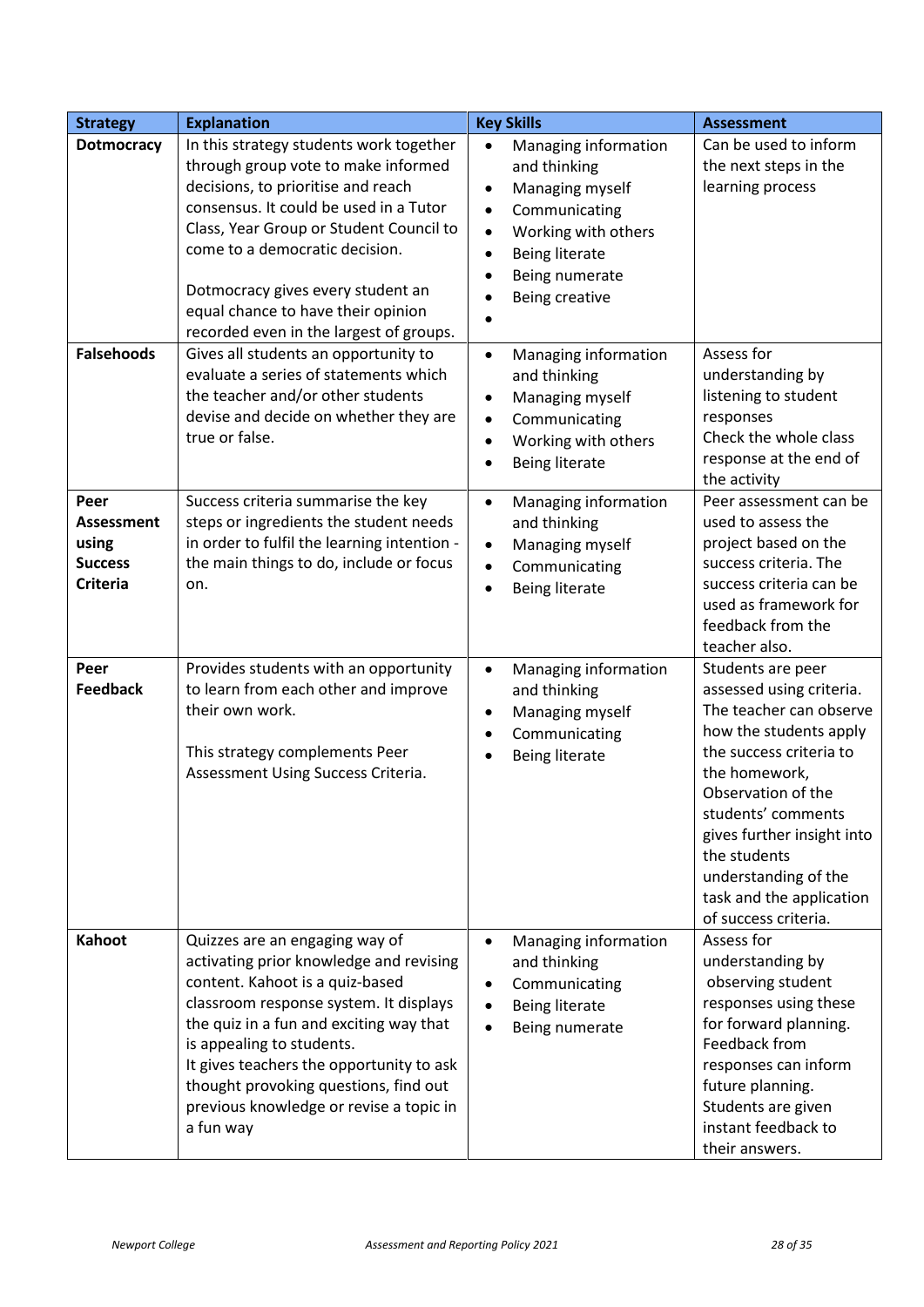| <b>Strategy</b>       | <b>Explanation</b>                                                                                                                                                                                                                                                                                                                                                                                                                                                           | $\bullet$                                                     | <b>Key Skills</b>                                                                                                                   | <b>Assessment</b>                                                                                                                                                                                                                                                                                                               |
|-----------------------|------------------------------------------------------------------------------------------------------------------------------------------------------------------------------------------------------------------------------------------------------------------------------------------------------------------------------------------------------------------------------------------------------------------------------------------------------------------------------|---------------------------------------------------------------|-------------------------------------------------------------------------------------------------------------------------------------|---------------------------------------------------------------------------------------------------------------------------------------------------------------------------------------------------------------------------------------------------------------------------------------------------------------------------------|
| <b>KWL</b>            | This strategy serves several purposes: it<br>elicits prior knowledge of the text; it<br>sets a purpose for reading and it helps<br>students monitor their comprehension.<br>By being aware of students' interests<br>and prior knowledge the teacher has<br>the ability to create projects and<br>assignments that are challenging and<br>that the students will enjoy.<br>A KWL chart is a tool that can be used<br>to inform teaching as well as guide<br>student learning | $\bullet$<br>$\bullet$<br>$\bullet$                           | Managing information<br>and thinking<br>Managing myself<br>Being literate                                                           | The KWL chart is a<br>useful way to assess<br>your instruction<br>informally.<br>Have students complete<br>the Know and Want to<br>Know sections of the<br>chart prior to the lesson<br>and the learned section<br>after the lesson is<br>finished. Did the<br>students successfully<br>master the intentions<br>of the lesson? |
| Through the<br>Lens   | This strategy involves students<br>interpreting, summarising, comparing<br>and contrasting information using a<br>different form of representation,<br>generating new information and<br>knowledge by adapting, designing and<br>representing information digitally.                                                                                                                                                                                                         | $\bullet$<br>$\bullet$<br>$\bullet$<br>$\bullet$              | Managing information<br>and thinking<br>Communication<br>Being literate<br>Being creative<br>Working with others                    | Assessment is based on<br>the criteria agreed upon<br>by the whole class at<br>the beginning of the<br>activity. A reflective<br>exercise on what the<br>students learned<br>through                                                                                                                                            |
| Mindmap               | This strategy gives students a structure<br>to summarise and represent visually<br>what they have learned. It improves<br>long-term memory of factual<br>information.<br>After teaching a topic coggle could be<br>used to summarise, organise and<br>visualise the topic. It could also be used<br>as a brainstorming exercise to<br>summarise prior knowledge at the<br>beginning of a topic.                                                                              | $\bullet$<br>$\bullet$<br>$\bullet$<br>$\bullet$<br>$\bullet$ | Managing information<br>and thinking<br>Managing myself<br>Communication<br>Being literate<br>Being creative<br>Working with others | Teachers can assess<br>student understanding<br>of a topic. Peer<br>assessment and<br>feedback can give<br>students the<br>opportunity to<br>improve their mind<br>maps.                                                                                                                                                        |
| Placemat              | This activity gives all students the<br>opportunity to work individually, to<br>share ideas and learn from each other<br>in a cooperative small-group discussion                                                                                                                                                                                                                                                                                                             | ٠<br>$\bullet$<br>٠<br>٠                                      | Managing information<br>and thinking<br>Managing myself<br>Communication<br>Being literate<br>Being creative<br>Working with others | Assess for<br>understanding by<br>listening to student<br>responses                                                                                                                                                                                                                                                             |
| <b>Ranking Ladder</b> | Provides all students with an<br>opportunity to engage in thinking at the<br>evaluation level of Bloom's taxonomy.<br>A Ranking Ladder requires students to<br>place items on rungs of a ladder in<br>order from least to most important, as a<br>group activity it allows students to be<br>challenged as to why they rank one<br>item above or below another.                                                                                                              | $\bullet$<br>٠<br>٠                                           | Managing information<br>and thinking<br>Managing myself<br>Communication<br>Being literate<br>Being creative<br>Working with others | Assess for higher order<br>thinking skills by<br>listening to student<br>responses                                                                                                                                                                                                                                              |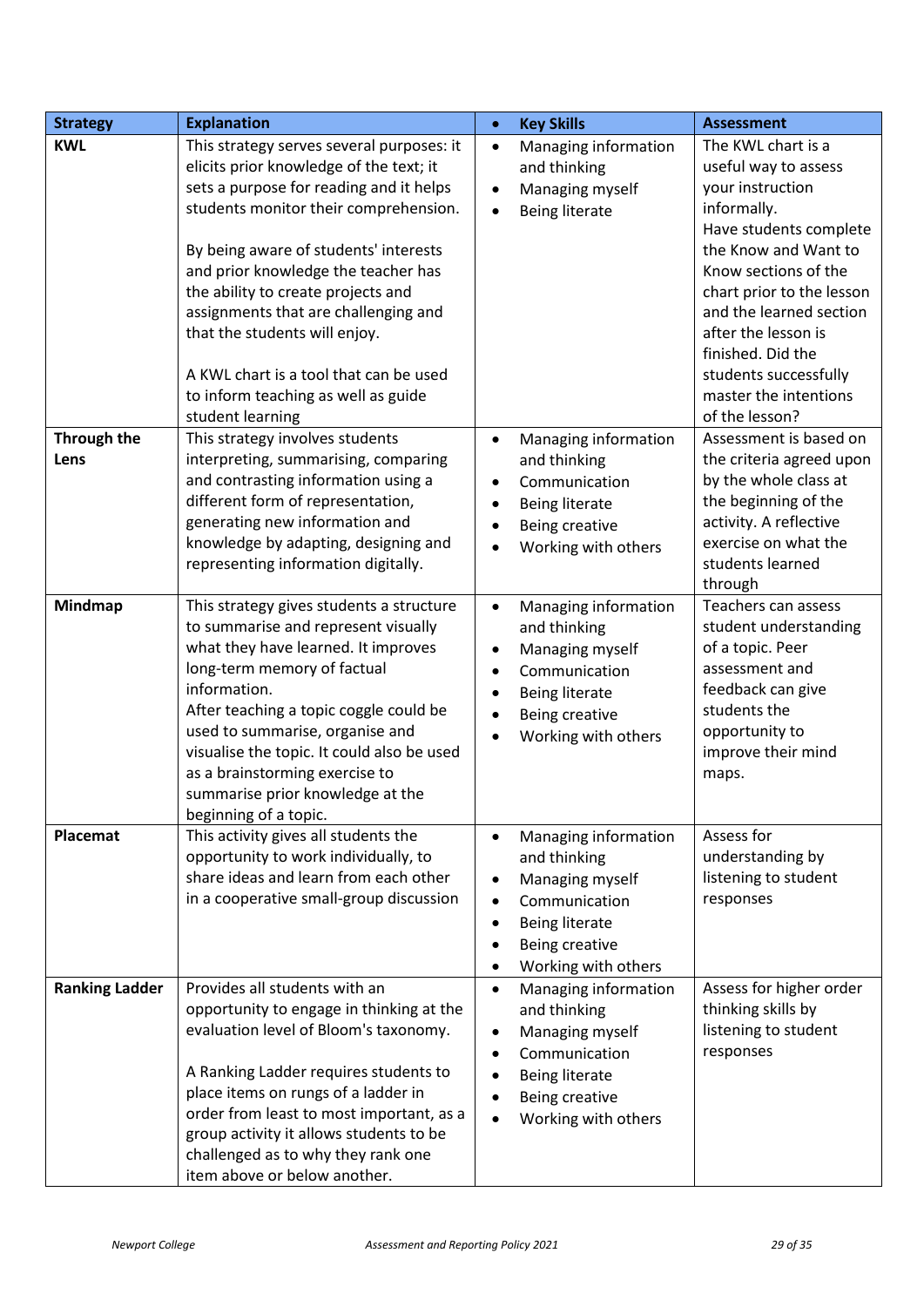| <b>Strategy</b>        | <b>Explanation</b>                                                                                                                                                                                                                                                                                                                                                            | <b>Key Skills</b>                                                                                                                                                                                                                | <b>Assessment</b>                                                                                                                                                                                                     |
|------------------------|-------------------------------------------------------------------------------------------------------------------------------------------------------------------------------------------------------------------------------------------------------------------------------------------------------------------------------------------------------------------------------|----------------------------------------------------------------------------------------------------------------------------------------------------------------------------------------------------------------------------------|-----------------------------------------------------------------------------------------------------------------------------------------------------------------------------------------------------------------------|
| Stop & Jot             | This strategy gives students the<br>opportunity to respond to questions in<br>writing. Asking students to think and<br>write about what they are learning<br>promotes retention and<br>comprehension.<br>These checks for understanding help<br>students make sense of what they are                                                                                          | Managing information<br>$\bullet$<br>and thinking<br>Managing myself<br>$\bullet$<br>Communication<br>$\bullet$<br><b>Being literate</b><br>Being creative                                                                       | Check for understanding<br>by reading the students'<br>responses as you move<br>around the room                                                                                                                       |
| <b>Survey</b>          | learning before moving on in the lesson.<br>This strategy encourages students to<br>gather information relevant to subject<br>or topic in question. It is particularly<br>relevant to the key skill managing<br>information and thinking. The students<br>learn to design quality questions and<br>subsequently analyse the results in<br>order to come to valid conclusions. | Managing information<br>$\bullet$<br>and thinking<br>Communication<br>$\bullet$<br>Being literate<br>$\bullet$<br>Being creative<br>$\bullet$<br>Working with others                                                             | The final form can be<br>assessed by looking at<br>the quality of the<br>questions developed.<br>Have the students made<br>evidence-based<br>conclusions? Feedback<br>from responses can<br>inform future<br>planning |
| <b>Randomisers</b>     | This strategy enables a "no hands up"<br>approach to classroom participation.<br>Each student is chosen at random using<br>an instrument or application (e.g.,<br>lollipop-sticks or a random name<br>generator) when student participation<br>is required.                                                                                                                   | Managing information<br>$\bullet$<br>and thinking<br>Managing myself<br>$\bullet$<br>Communication<br>$\bullet$                                                                                                                  | Assessment is broader<br>and more random<br>throughout the class,<br>encouraging students to<br>stay on task and<br>allowing a greater<br>variety of students to<br>answer or participate                             |
| Venn<br><b>Diagram</b> | This strategy allows students to<br>graphically display the similarities and<br>differences between two items or<br>themes. It works very well with groups<br>allowing oral processing of learning. A<br>very effective strategy for comparing<br>and contrasting.                                                                                                            | Managing information<br>$\bullet$<br>and thinking<br>Managing myself<br>٠<br>Communication<br>$\bullet$<br>Being literate<br>٠<br>Being numerate<br>$\bullet$<br>Being creative<br>$\bullet$<br>Working with others<br>$\bullet$ | Assess for<br>understanding by<br>listening to student<br>responses.<br>Peer assessment can be<br>used at the end of the<br>activity.                                                                                 |
| <b>Padlet</b>          | This is an online application 'a blank<br>sheet of paper' that allows students to<br>express their ideas on a given topic.<br>Padlet allows students to post content<br>relevant to a topic e.g. images, text,<br>video, audio.                                                                                                                                               | Managing information<br>$\bullet$<br>and thinking<br>Managing myself<br>$\bullet$<br>Communication<br>$\bullet$<br>Being literate<br>$\bullet$<br>Being creative<br>$\bullet$<br>Working with others<br>$\bullet$                | Assess for<br>understanding by<br>observing students'<br>responses using these<br>for forward planning.<br>Feedback from<br>responses can inform<br>future planning.                                                  |

# **SOURCE**: [https://jct.ie/wholeschool/classroom\\_strategies](https://jct.ie/wholeschool/classroom_strategies)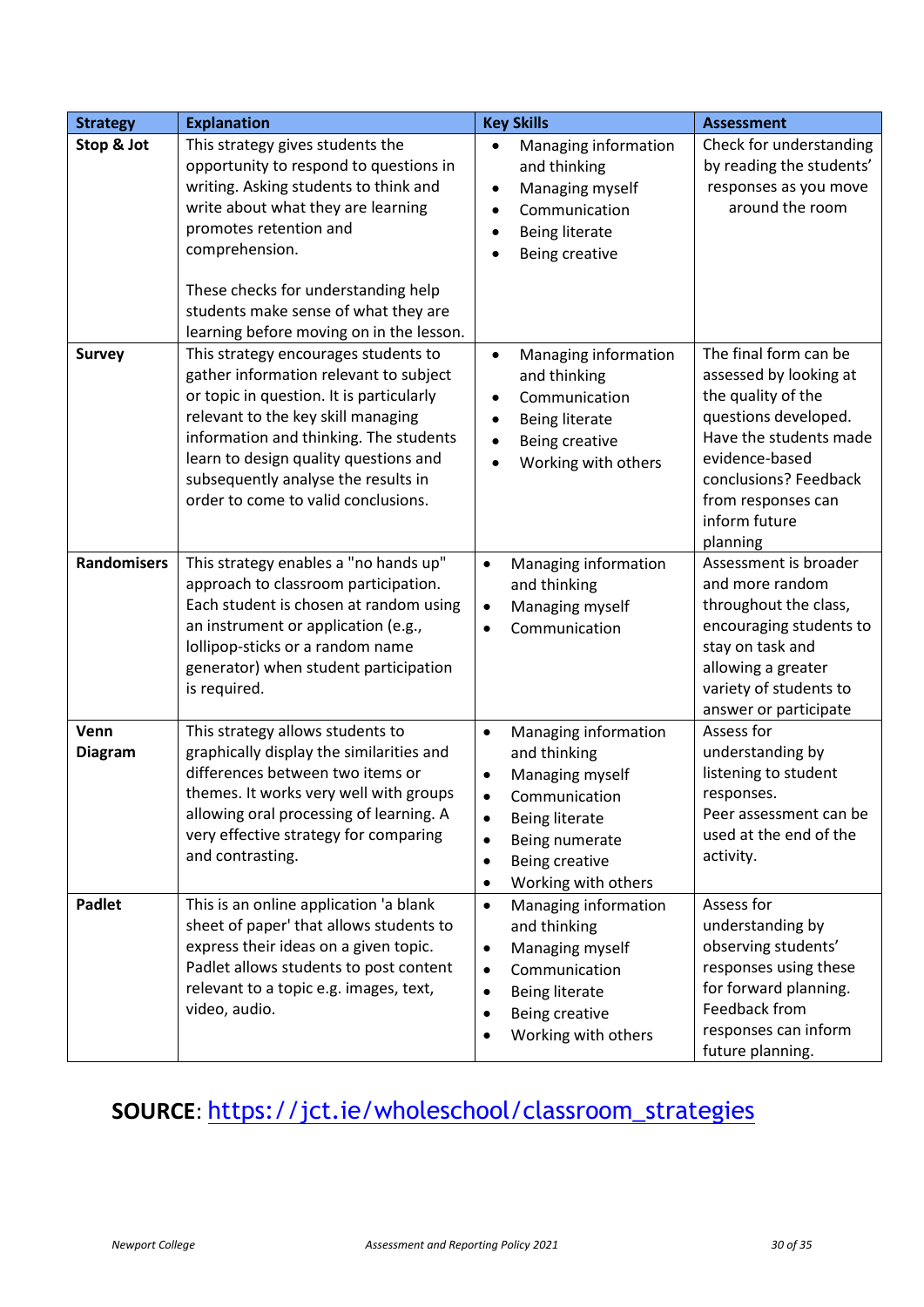# <span id="page-30-0"></span>Appendix 2

| <b>GLOSSARY OF TERMS</b>             |                                                                                                                                                                                                                                                                                                                                                                                                                                                                                       |  |  |
|--------------------------------------|---------------------------------------------------------------------------------------------------------------------------------------------------------------------------------------------------------------------------------------------------------------------------------------------------------------------------------------------------------------------------------------------------------------------------------------------------------------------------------------|--|--|
| <b>Assessment</b>                    | Assessment is the process of generating, gathering, recording,<br>interpreting, using and reporting evidence of learning in individuals,<br>groups or systems. Educational assessment provides information<br>about progress in learning, and achievement in developing skills,<br>knowledge, behaviours and attitudes.                                                                                                                                                               |  |  |
| <b>Assessment Task</b>               | The Assessment Task is a written task completed by students during<br>class time and is sent to the State Examinations Commission for<br>marking. The Assessment Task is specified by the NCCA and is related<br>the learning outcomes of the second Classroom-Based<br>to<br>Assessment. The Guidelines for the Classroom-Based Assessments<br>and Assessment Task for each subject will provide all the necessary<br>details and they are also available in the Assessment Toolkit. |  |  |
| <b>Assessment</b><br>method          | This is a term that encompasses the various strategies and techniques<br>that can be used to collect information from students about their<br>progress towards attaining the knowledge, skills and attitudes to be<br>learned. The assessment method chosen should allow for the<br>generation of evidence and provision of timely feedback in order to<br>make appropriate instructional decisions and improve student<br>learning.                                                  |  |  |
| <b>Blended learning</b>              | This refers to the practice of using both online and real-time learning<br>experiences when teaching students. This combination of content<br>delivery allows for both methods to support and complement each<br>other and personalise the learning process. This can also be referred<br>to as 'hybrid learning' or 'mixed mode learning'.                                                                                                                                           |  |  |
| <b>Classroom-Based</b><br>Assessment | Classroom-Based Assessments in subjects and short courses provide<br>students with opportunities to demonstrate their understanding and<br>skills in ways not possible in a formal examination. Classroom-Based<br>Assessments, facilitated by the classroom teacher, are undertaken by<br>students in a defined time period, within class contact time and to a<br>national timetable. (Click 'subjects' on the left for further subject<br>specific information).                   |  |  |
| <b>Diagnostic</b><br>assessment      | This<br>of<br>that<br>intended<br>is<br>assessment<br>is<br>type<br>a<br>to<br>diagnose the strengths and/or areas of need in students prior to a<br>learning activity. It allows for the identification and provision of the<br>appropriate interventions and pedagogical approaches necessary to<br>scaffold the learning to meet the individual learning needs of<br>students.                                                                                                     |  |  |
| <b>Differentiated</b><br>instruction | Differentiated instruction refers to the wide range of strategies,<br>techniques and approaches that are used to support student learning<br>and help every student to achieve and to realise his or her potential.                                                                                                                                                                                                                                                                   |  |  |

ī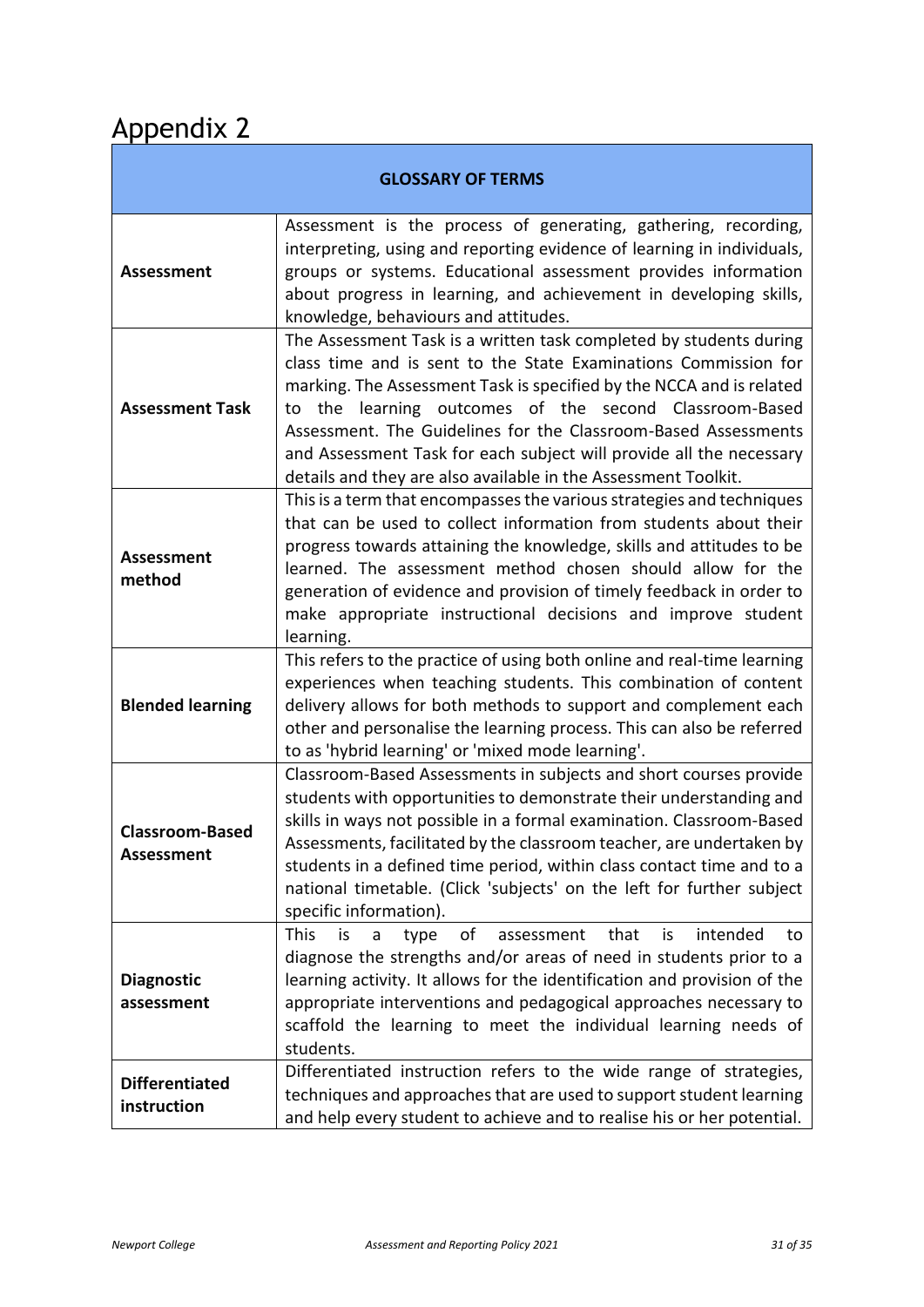| <b>Examples of</b><br>student work            | Annotated samples of authentic student work are published online<br>to illustrate levels of achievement in relation to features of quality.<br>They are developed so that teachers, parents, students and other                                                                                                                                                                                                                                                                                                                                                             |
|-----------------------------------------------|-----------------------------------------------------------------------------------------------------------------------------------------------------------------------------------------------------------------------------------------------------------------------------------------------------------------------------------------------------------------------------------------------------------------------------------------------------------------------------------------------------------------------------------------------------------------------------|
|                                               | stakeholders can familiarise themselves with achievement levels.                                                                                                                                                                                                                                                                                                                                                                                                                                                                                                            |
| <b>Expectations for</b><br>Learners/Students  | An umbrella term that links learning outcomes with annotated<br>examples of student work and demonstrates the extent to which the<br>learning outcomes are being realised.                                                                                                                                                                                                                                                                                                                                                                                                  |
| <b>Features of quality</b>                    | Features of quality are the statements in the short course/subject<br>specifications that support teachers in making judgements about the<br>quality of student work for the purpose of awarding achievement<br>grades for certification. As success criteria are closely linked to<br>learning intentions and based on the day-to-day processes in the<br>classroom, student learning will gradually come to reflect the<br>requirements set out in the features of quality which are used for<br>assessment and reporting purposes.                                       |
| <b>Formative</b><br>assessment                | Assessment is formative when either formal or informal procedures<br>are used to gather evidence of learning during the learning process<br>and used to adapt teaching to meet student needs. The process<br>permits teachers and students to collect information about student<br>progress and to suggest adjustments to the teacher's approach to<br>instruction and the student's approach to learning. Assessment for<br>learning covers all aspects of formative assessment but has a<br>particular focus on the student having an active role in his/her<br>learning. |
| <b>Individual</b>                             | Plans developed in schools which detail the teaching and learning                                                                                                                                                                                                                                                                                                                                                                                                                                                                                                           |
| <b>Education Plans</b><br>(IEPs)              | approaches intended to address the distinct learning needs,<br>interests, and aspirations of individual students.                                                                                                                                                                                                                                                                                                                                                                                                                                                           |
| <b>Junior Cycle Profile</b><br>of Achievement | The JCPA is the award that students will receive at the end of their<br>junior cycle. The award will reward achievement across all areas of<br>learning and assessment including ongoing, formative assessment;<br>Classroom-Based Assessments; and SEC grades, which include results<br>final<br>from<br>the<br>examinations<br>the<br>and<br><b>Assessment Tasks.</b>                                                                                                                                                                                                     |
| <b>Learning</b><br>intentions                 | A learning intention for a lesson or series of lessons is a statement,<br>created by the teacher, which describes clearly what the teacher<br>wants the students to know, understand and be able to do as a result<br>of the learning and teaching activities.                                                                                                                                                                                                                                                                                                              |
| <b>Learning outcomes</b>                      | Learning outcomes are statements in curriculum specifications to<br>describe the knowledge, understanding, skills and values students<br>should be able to demonstrate after a period of learning.                                                                                                                                                                                                                                                                                                                                                                          |
| <b>Moderation</b>                             | Moderation is a collaborative process that enables teachers to reach<br>consistency in their judgements of student work against agreed<br>success criteria or features of quality. The moderation process<br>involves teachers discussing the qualities demonstrated in examples<br>of student work to reach agreement about the standard of that work.                                                                                                                                                                                                                     |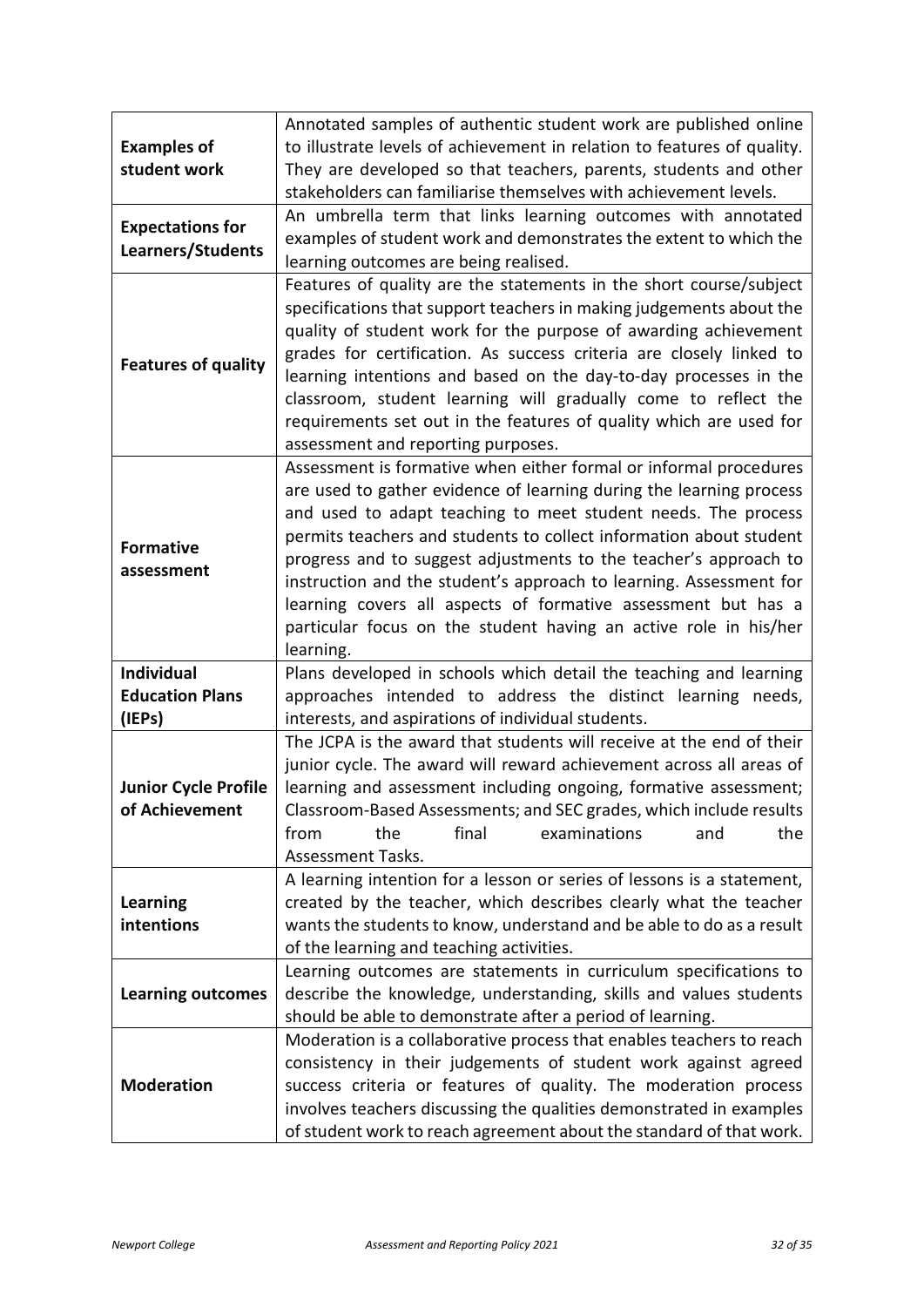| Ongoing<br>assessment                                                        | As part of their classroom work, students engage in assessment<br>activities that can be either formative or summative in nature.<br>Teachers assess as part of their daily practice by observing and<br>listening as students carry out tasks, by looking at what they write<br>and make, and by considering how they respond to, frame and ask<br>questions. Teachers use this assessment information to help students<br>plan the next steps in their learning. Periodically, this assessment will<br>be in more structured, formalised settings where teachers will need<br>to obtain a snapshot of the students' progress in order to make<br>decisions on future planning and to report on progress. This may<br>involve the students in doing projects, investigations, case studies<br>and/or tests and may occur at defined points in the school calendar. |
|------------------------------------------------------------------------------|---------------------------------------------------------------------------------------------------------------------------------------------------------------------------------------------------------------------------------------------------------------------------------------------------------------------------------------------------------------------------------------------------------------------------------------------------------------------------------------------------------------------------------------------------------------------------------------------------------------------------------------------------------------------------------------------------------------------------------------------------------------------------------------------------------------------------------------------------------------------|
| Peer assessment                                                              | Peer assessment is the assessment of the work of others of equal<br>status. In the context of student learning, peer assessment is used by<br>students to estimate the worth of other students' work with<br>reference to specific and agreed criteria.                                                                                                                                                                                                                                                                                                                                                                                                                                                                                                                                                                                                             |
| <b>Reliability</b>                                                           | This is the extent to which the assessment would give the same result<br>if repeated. Reliability in assessment means that high quality<br>evidence and information is provided on student performance and is<br>comparable (i.e., it stands up when compared to judgements across<br>learners, departments and schools).                                                                                                                                                                                                                                                                                                                                                                                                                                                                                                                                           |
| <b>Reporting</b>                                                             | The communication of information on the results of assessment of<br>student achievement.                                                                                                                                                                                                                                                                                                                                                                                                                                                                                                                                                                                                                                                                                                                                                                            |
| Self-assessment                                                              | Self-assessment is the involvement of students in making judgements<br>about their own work, based on features of quality. It is a measure of<br>the extent to which their own work has met these features of<br>quality.                                                                                                                                                                                                                                                                                                                                                                                                                                                                                                                                                                                                                                           |
| <b>Specification</b>                                                         | A subject or short course specification details the intended learning<br>outcomes, and how they can be achieved and demonstrated. The<br>specification outlines how the learning in any subject or short course<br>is linked to particular statements of learning and key skills.                                                                                                                                                                                                                                                                                                                                                                                                                                                                                                                                                                                   |
| <b>Standardised test</b>                                                     | This is a test that is given in a consistent way to all the test takers and<br>uses uniform procedures for administration and scoring. This term is<br>primarily associated with large-scale tests administered to sizeable<br>populations of students and allows for comparison of relative<br>performance of individual students or groups of students. These tests<br>will provide an additional indicator of student progress and are<br>devised to supplement and not replace the teacher's professional<br>judgement.                                                                                                                                                                                                                                                                                                                                         |
| <b>Subject Learning</b><br>and Assessment<br><b>Review (SLAR)</b><br>meeting | Following the completion of a Classroom-Based<br>Assessment,<br>teachers will engage in review meetings, where they will share and<br>discuss samples of their assessments of student work and build<br>common understanding about the quality of student learning. (See<br>'Review Meeting' for further details).                                                                                                                                                                                                                                                                                                                                                                                                                                                                                                                                                  |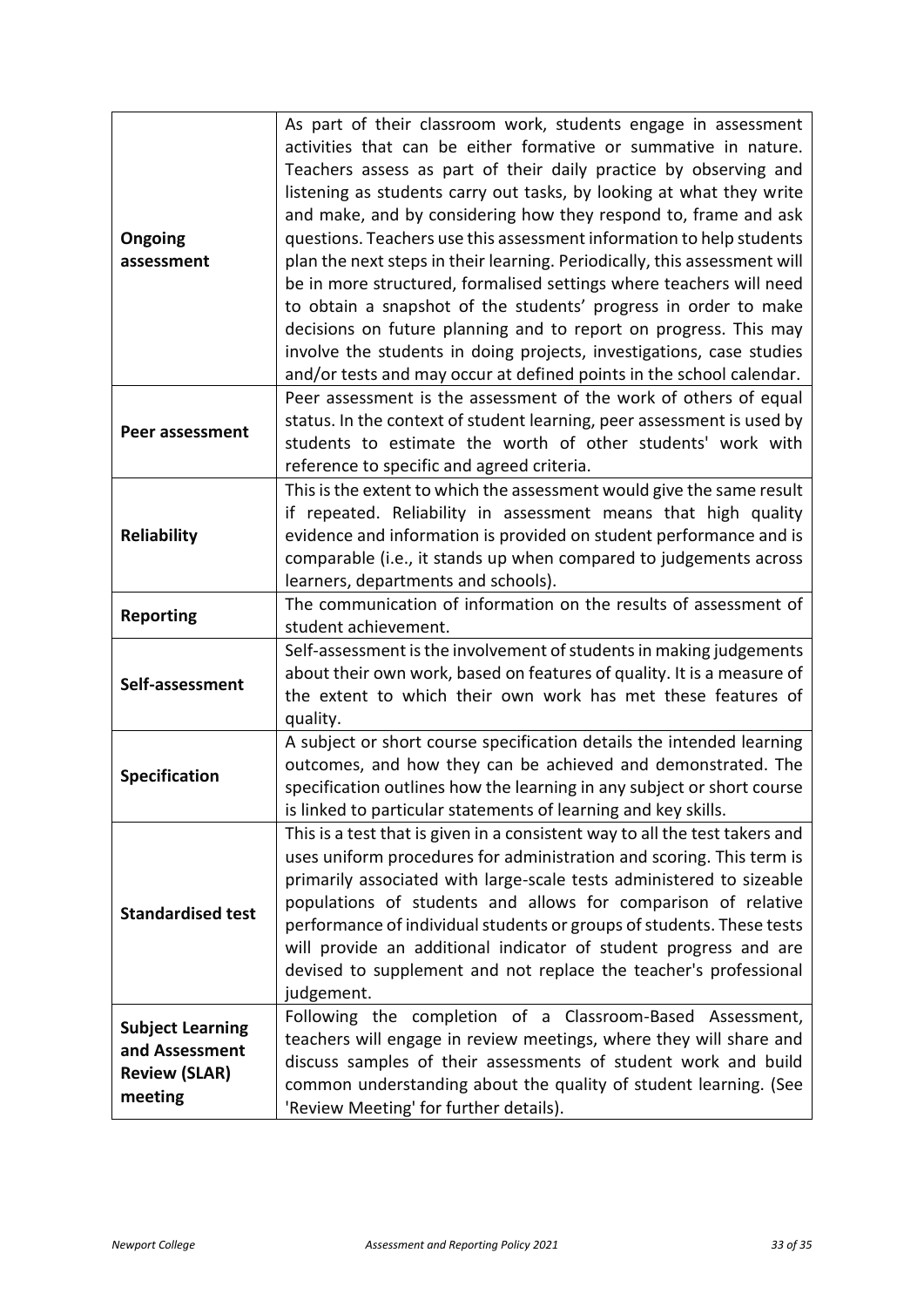| <b>Success criteria</b>               | Success criteria are linked to learning intentions. They are developed<br>by the teacher and/or the student and describe what success looks<br>like. They help the teacher and student to make judgements about<br>the quality of student learning.                                                                                                                                              |  |  |
|---------------------------------------|--------------------------------------------------------------------------------------------------------------------------------------------------------------------------------------------------------------------------------------------------------------------------------------------------------------------------------------------------------------------------------------------------|--|--|
| <b>Summative</b><br><b>Assessment</b> | Assessment is summative when it is used to evaluate student learning<br>at the end of the instructional process or of a period of learning. The<br>purpose is to summarise the students' achievements and to<br>determine whether and to what degree the students have<br>demonstrated understanding of that learning by comparing it against<br>agreed success criteria or features of quality. |  |  |
| Validity                              | This is the degree to which an assessment instrument accurately<br>measures what it was designed to measure.                                                                                                                                                                                                                                                                                     |  |  |

SOURCE:<https://ncca.ie/en/junior-cycle/assessment-and-reporting/glossary/>